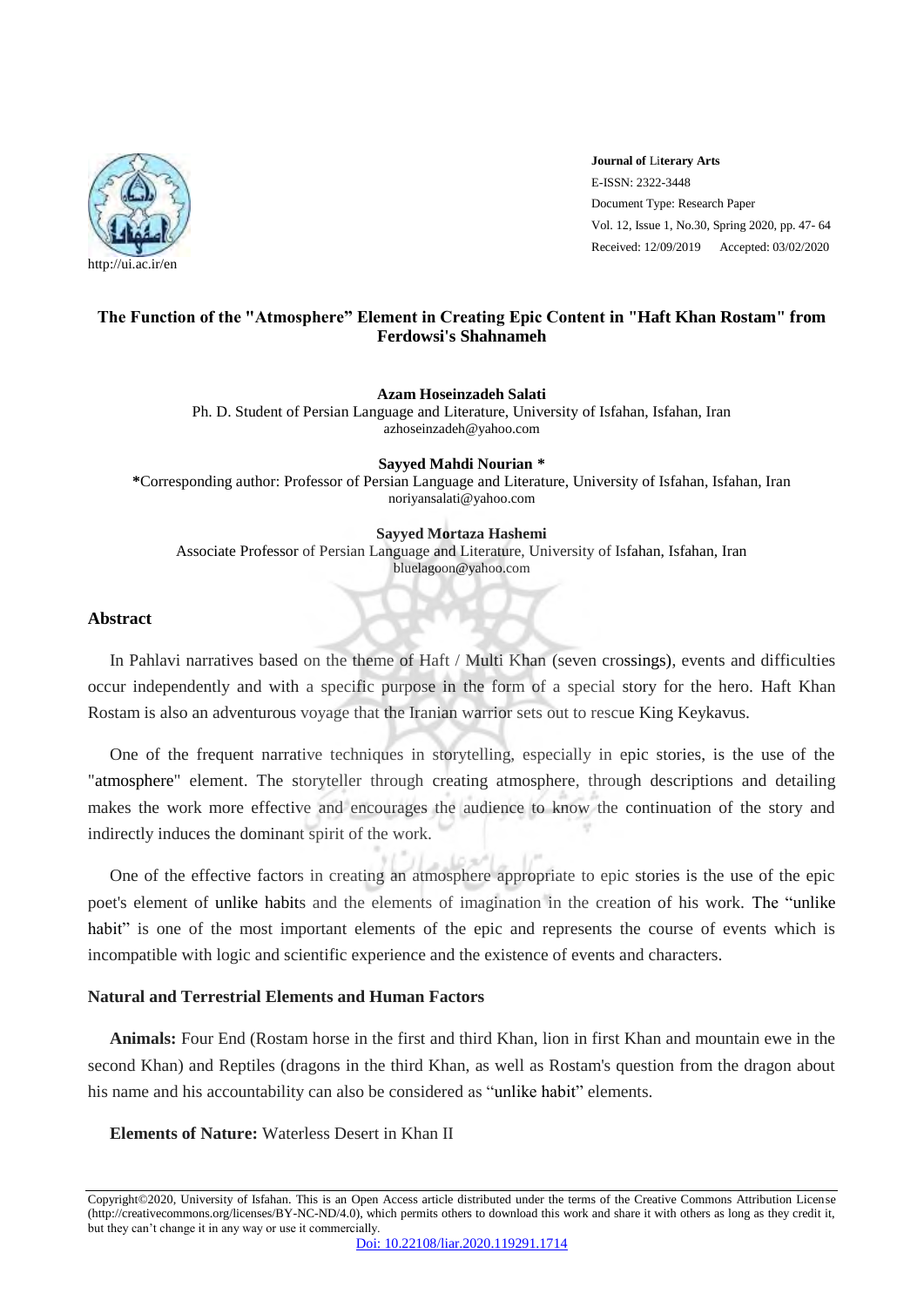Man - God of the Epic Hero: In epic poetry, we are talking about people who have a divine or supernatural power; for example, a hero like Rostam has superhuman qualities.

#### **Magical Affairs**

In societies, earliest humans used magic and witchcraft and magical rituals as weapons against supernatural beings. The Magical Woman in Khan IV is one of the examples of magical affairs.

#### **Dave**

In the Shahnameh, the greatest magicians of the Divan are Daves. In the "Haft Khan Rostam" route, World champion encounters Fifth Khan with a guard named Owlad who overcomes him and uses him as a guide in the last two Khan's. Being a guide and companion for the hero on the Haft Khan route is one of the major issues in Iranian narratives. In the sixth Khan, Rostam fights with Arjang Dave and finally in the seventh Khan with Dave White.

#### **The Role of Imagination in Shahnameh**

The main and constant element in the essence of poetry and one of the most important features of real poetry is the poetic "image" or "imagination". Two of the most influential factors in creating epic space and content in the Shahnameh are the rhetorical element of "simile" and the literary industry "exaggeration".

In an epic poem, one of the roles of "simile" is to help "creating atmosphere". In the epic poetry, the simile is usually used to express the charm of war and the courage of the brave warriors and to mention the traits of warriors, brave men, and heroes.

In "Haft Khan Rostam" verses, 53 verses (15.54%) of the total verses were found to use simile.

"Exaggeration" is in itself a wonderful array in creating an epic atmosphere and one of the most important forms of imagination in the Shahnameh. In the studied verses, exaggeration was used in 14 bit (4.10% of verses). رمال حامع علوم أكساني

#### **Result**

By examining Haft Khan Rostam, one of the most fascinating stories of the Shahnameh, the power of storytelling by Hakim Toos can be cited as one of the causes of Shahnameh's immortality, because Ferdowsi has been able to draw an atmosphere in which the epic spirit of the ruler has been conveyed to the audience and the epic theme of the heroine's confrontation with difficult obstacles is beautifully illustrated.

**Keywords:** Fiction, Creating atmosphere, Epic content, Haft Khan (seven crossings) Rostam

#### **References**

- Aghahosaini, H. & Hemmatiyan, M. (2016). *Analytical Approach to Rhetoric.* Tehran: Samt.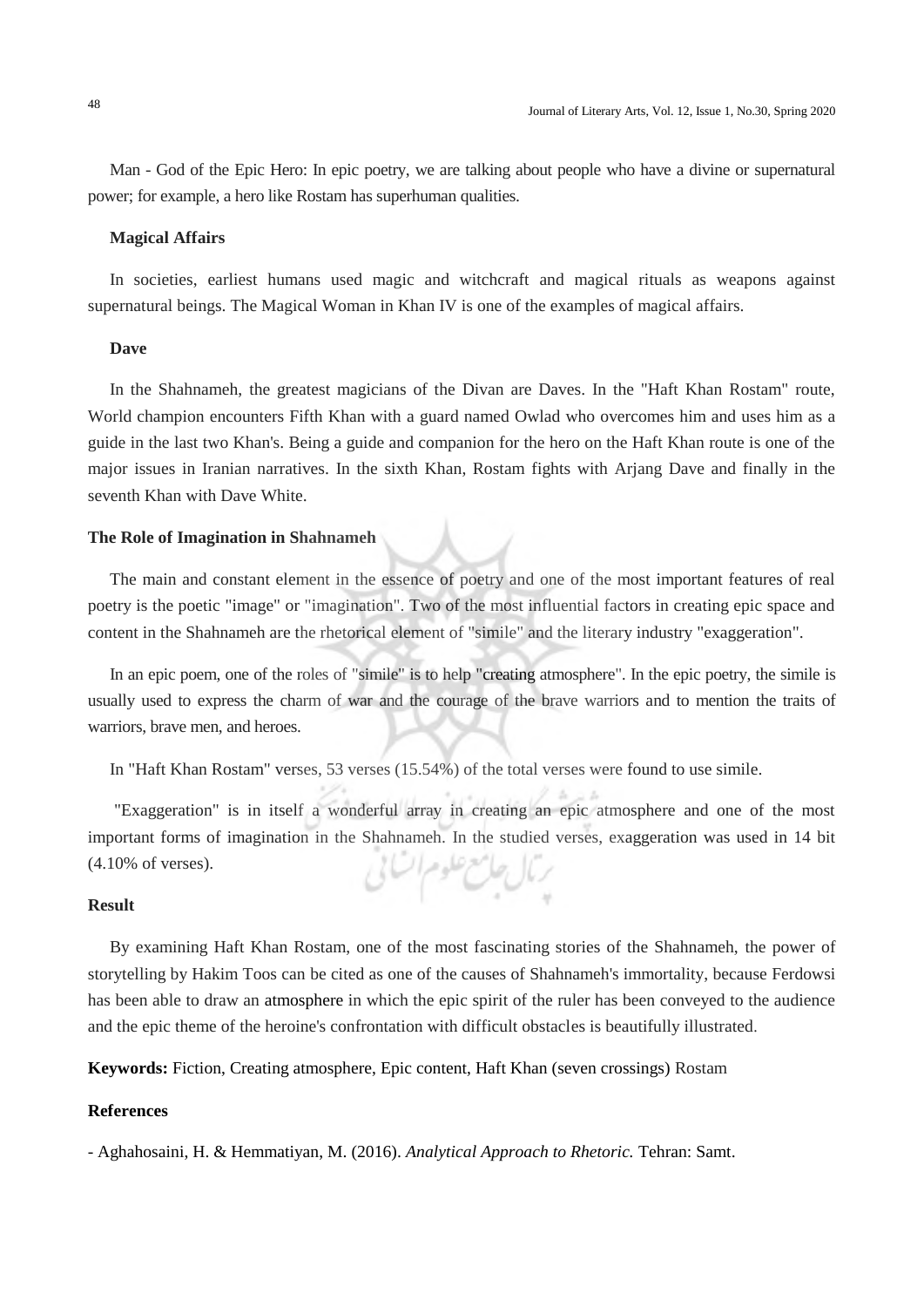- Aristotle (1954). *Poetics.* Abd ol-Hosain Zarrinkub (Trans.). Tehran: Book Publishing Company.
- Aydenloo, S. (2009). Haft Khan (seven crossings) of the Hero. *Journal of Faculty of Literature and Humanities Shahid Bahonar University.* (26), 1-27*.*
- Bazargan, M. N. & Faraj Nejad, Z. (2014). The study of unlike habits or supernatural habits in epics. *The Journal of Epic Literature.* (10), 43-76.
- Bid Meshki, M. (2004). Seal of kindness on Haft Khan Rustam. *Magazin of Ketabe Mah (Art).* (75-75), 114- 124.
- Epic (1997). *Encyclopedia of Persian literature*. Tehran: Ministry of Culture and Islamic Guidance Press and Publication Organization. 1st vol. p. 533-537.
- Esmaeil loo, S. (2005). *How to write a story?* Tehran: Negah.
- Ferdowsi, A. (2014). *The Shahnameh*. 2nd vol. Jalal Khaleghi Motlagh (Emend.). Tehran: Center for the Great Islamic Encyclopedia.
- Fesharaki, M. (2000). *Summing-up Rhetorics.* Tehran: Samt Press.
- Forozanfar, B. (1990). Poem and Poets. Tehran: Kharazmi Press.Jafari, Asad ol-- Lah (2010). *Ancient letter in the story plant.* Tehran: Elmi Farhangi.
- Kazazi, M. (1997). *Dream, Epic, Myth.* Tehran: Saadi.
- Khaleghi Motlagh, J. (2007). *Epic: A Comparative Phenomenology of Pahlavani Poetry.* Tehran: Center for the Great Islamic Encyclopedia.
- Mastoor, M. (2000)*. Principles of Short Story.* Tehran: Markaz.
- Meskub, Sh. (1995). *Brave Body and Wise Soul*. Tehran: Tarhe Now.
- Mokhtari, M. (1990). *The Myth of Zal, the Crystallization of Conflict and Unity in the National Epic.*  سائی بود مطیالیتا Tehran: Agah.
- Moshtagh Mehr, R. & Aydenloo, S. (2007). That ugly dragonfly was. *Researches on Mystical Literature (Gowhar-i- Guya).* (2), 143-168.
- Motamen, Z. (1992). *Evolution of Persian poetry.* Tehran: Tahoori.
- Nasr Esfahani, M. & Jafari, T. (2009). A psychological study of the seven exploits of Rostam and Esfandiyar. *Journal of Persian Language and Literature (Gowhar-i- Guya).*(4), 133-156.
- Parsa Pour, Z. (2004). *Comparison between Epic and Lyric language based on Nezami's works.* Tehran: Tehran University Press.
- Rastgar Fasaei, M. (1990). *Image Creation in Shahnameh of Ferdowsi*. Shiraz: Shiraz University.
- Safa, Z. (1944). *Epic in Iran*. Tehran: Amir Kabir.
- Sarkarati, B. (1999). *Hunting Shadows.* Tehran: Qatre.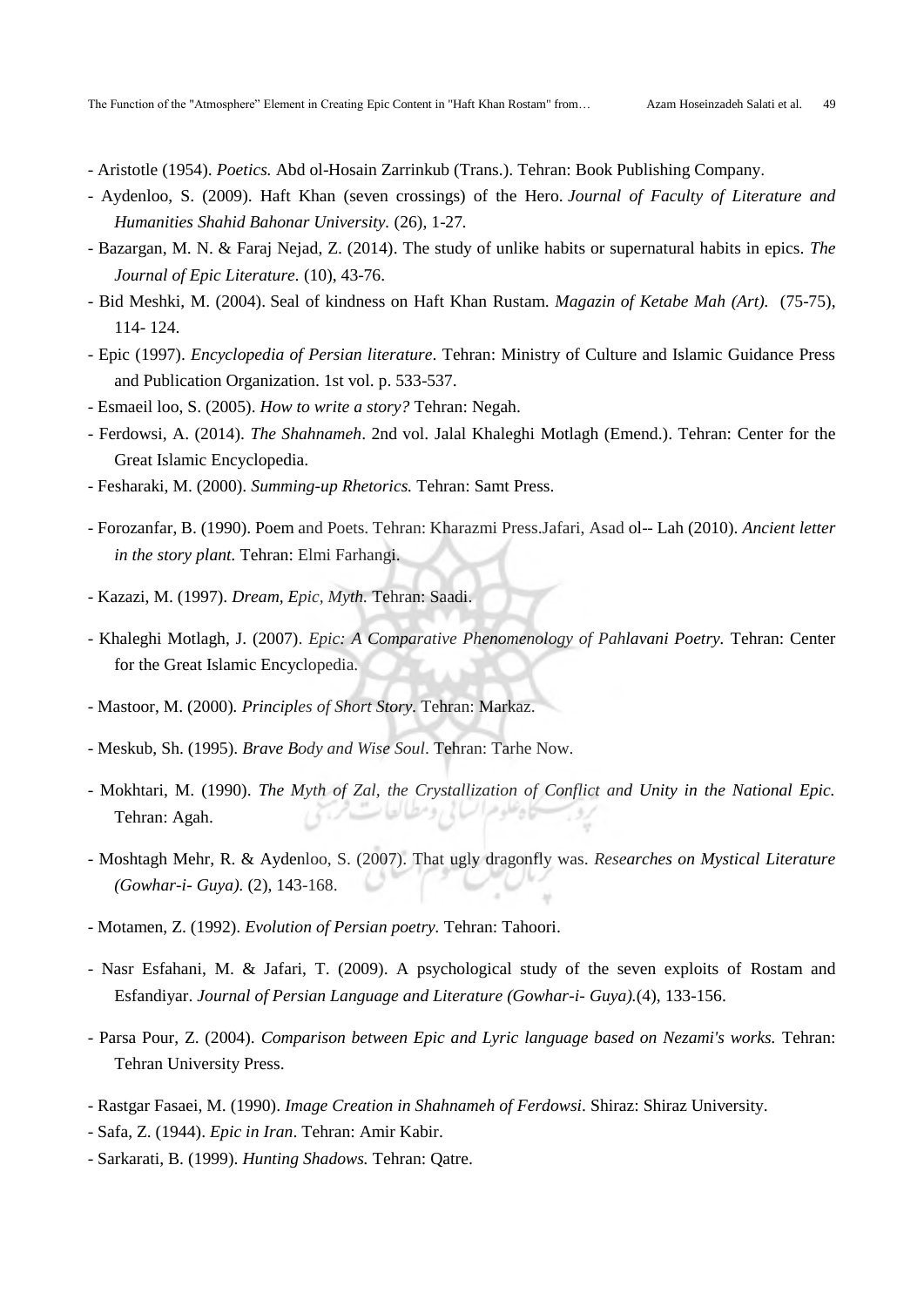- Sarrami, Q. (2009). *From the Color of Flower to the Sting of Thorn.* Tehran: Scientific and Cultural Press.
- Shafiee Kadkani, M. (1973). Literary Genre and Persian poem, *Wisdom (Kherad va Kooshesh) Magazine.* No 11-12. p. 96-119.
- -------------------------. (2014). *Imagery in Persian poetry.* Tehran: Agah Press.
- Shamissa, S. (2002). *Literary Genres*. Tehran: Ferdows Press.
- ------------------------- . (1991). *Rhetoric*. Tehran: Ferdows Press.

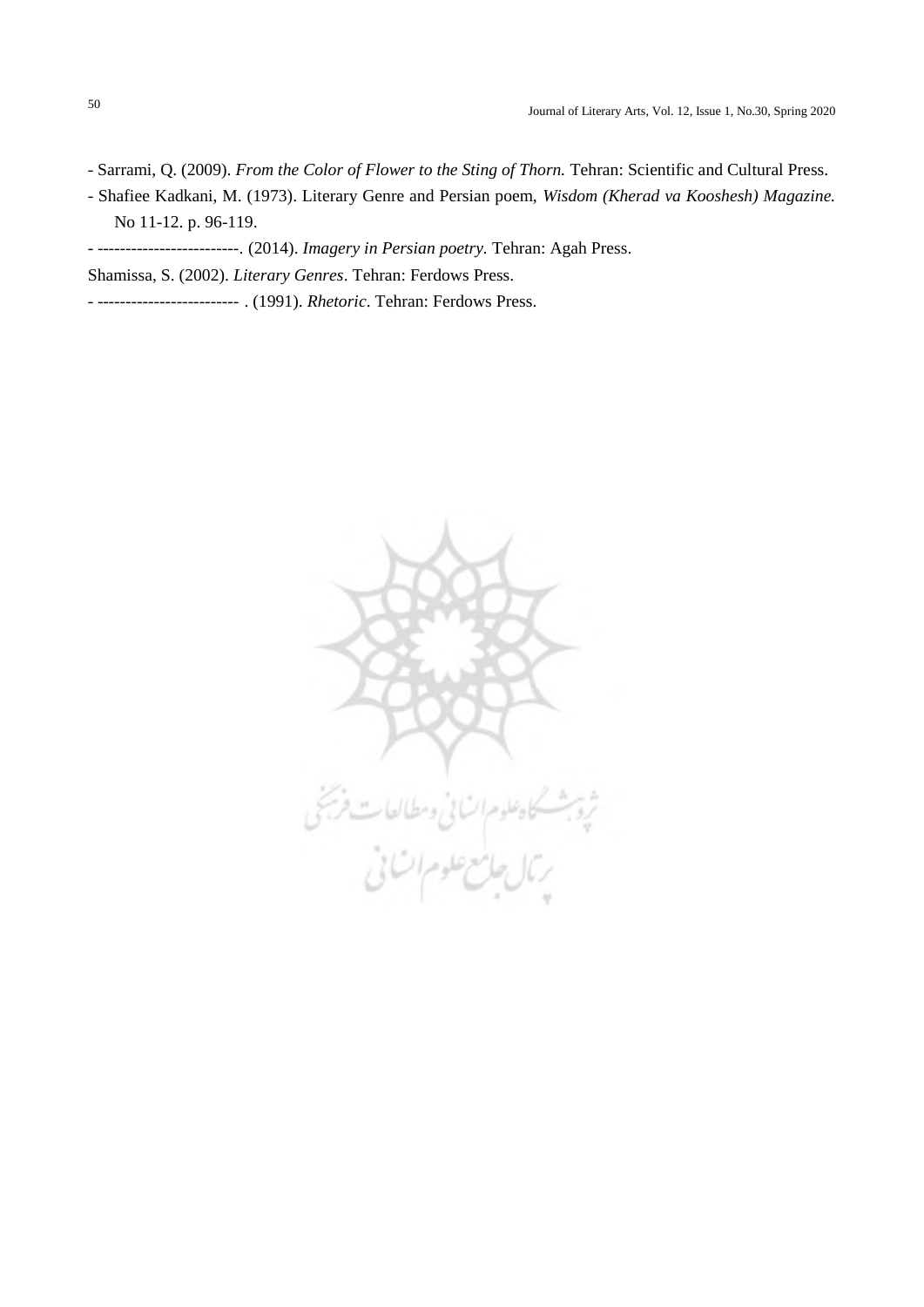فنون ادبی نوع مقاله: پژوهشی سال دوازدهم، شماره 1 )پیاپی 30( بهار ،1398 ص 64-47 تاریخ وصول: ۱۳۹۸/٦/٣١ تاریخ پذیرش: ١٣٩٨/١١/١٤

# **سازی فضا»نقش عنصر « در خلق محتوای حماسی** در «هفتخان رستم» از *شاهنامهٔ* فردوسی

**اعظم حسینزاده صلاتی،** دانشجوی دكتری زبان و ادبیات فارسی دانشگاه اصفهان، اصفهان، ایران azhoseinzadeh@yahoo.com **سید مهدی نوریان\*،** استاد بازنشسته گروه زبان و ادبیات فارسی دانشگاه اصفهان، اصفهان، ایران

m.nourian@ltr.ui.ac.ir  **،هاشمی مرتضی سیّد** گروه دانشیار زبان و ادبیات فارسی دانشگاه اصفهان، اصفهان، ایران s.m.hashemi@ltr.ui.ac.ir

**چکیده**

در عرصۀ داستان تحلیل آثار نویسی معاصر، برمبناي عناصر داستان بهمنظورِ تعیین نوع ادبی اثر، شناخت و نقد متتن و ستنج قدرت و هدف داستانپرداز بسیار رواج یافته است. اگر یکی از رموز جاودانهشدن شاهنامه، قدرت فردوسی در داستانپتردازي قلمداد شود، بررسی عناصر داستان در داستانهاي این منظومه، بهمنظور شناخت بیشترِ ویژگیهاي نوع ادبی حماسی ضتروري به نظر میرسد. در این پژوهش براساس داستان «هفتخان رستم» *شاهنامه*، تأثیر یکی از مهمترین عناصر سازندۀ داستان یعنــی عنصر «فضاسازي» در انتقال فضاي حاكم بر اثر و خلق محتواي حماسی و القاي روح حماسـی بـه مخاطـب تبيـين مـی شـود. فردوسی در ماجرای «هفتخان رستم»، با بهرهگیری از بن مایۀ تکرارشـوندۀ گـذر پهلـوان از هفـت/چنـد خـان در حماســه و اسطوره و با تکیهبر عنصر «خرق عادت» در قالب عوامل انسانی، عناصر طبیعی و امبور جبادویی، دلاوری هبای جهتان پهلبوان حماسۀ ملّی ایران را در مواجهه با بلایا به نمایش گذاشته و فضا و محتوایی متناسب با روح حماسی داستان خلق كـرده اسـت. وی در این داستان، به تأثیر عنصر بلاغی «تشبیه» در «فضاسازی» داستان و «اغراق» – جزء جـدایی ناپــذیر حماســه – در ایجــاد محتواي حماسی نیز توجه داشته و از این عناصر در راستاي رسیدن به هدف بهخوبی بهره برده است**.** <mark>کلیدواژهها:</mark> داستان پر دازي، فضاسازي، محتواي حماسي، هفتخان رستم، *شاهنامه.* 

**-1 مقدمه** 

**-1-1 تبیین مسئله** 

بررسی عناصر داستان در «شعر حماسی» بهسبب یکی از مهم ترین ویژگی های این نوع ادبی یعنی «جنبـۀ داسـتانی داشـتن»

1

مسؤول مکاتبات <sup>∗</sup>

Copyright © 2020, University of Isfahan. This is an Open Access article distributed under the terms of the Creative Commons Attribution License (http://creativecommons.org/licenses/BY-NC-ND/4.0/), which permits others to download this work and share it with others as long as they credit it, but they cannot change it in any way or use it commercially. [Doi: 10.22108/liar.2020.119291.1714](https://liar.ui.ac.ir/article_24846.html)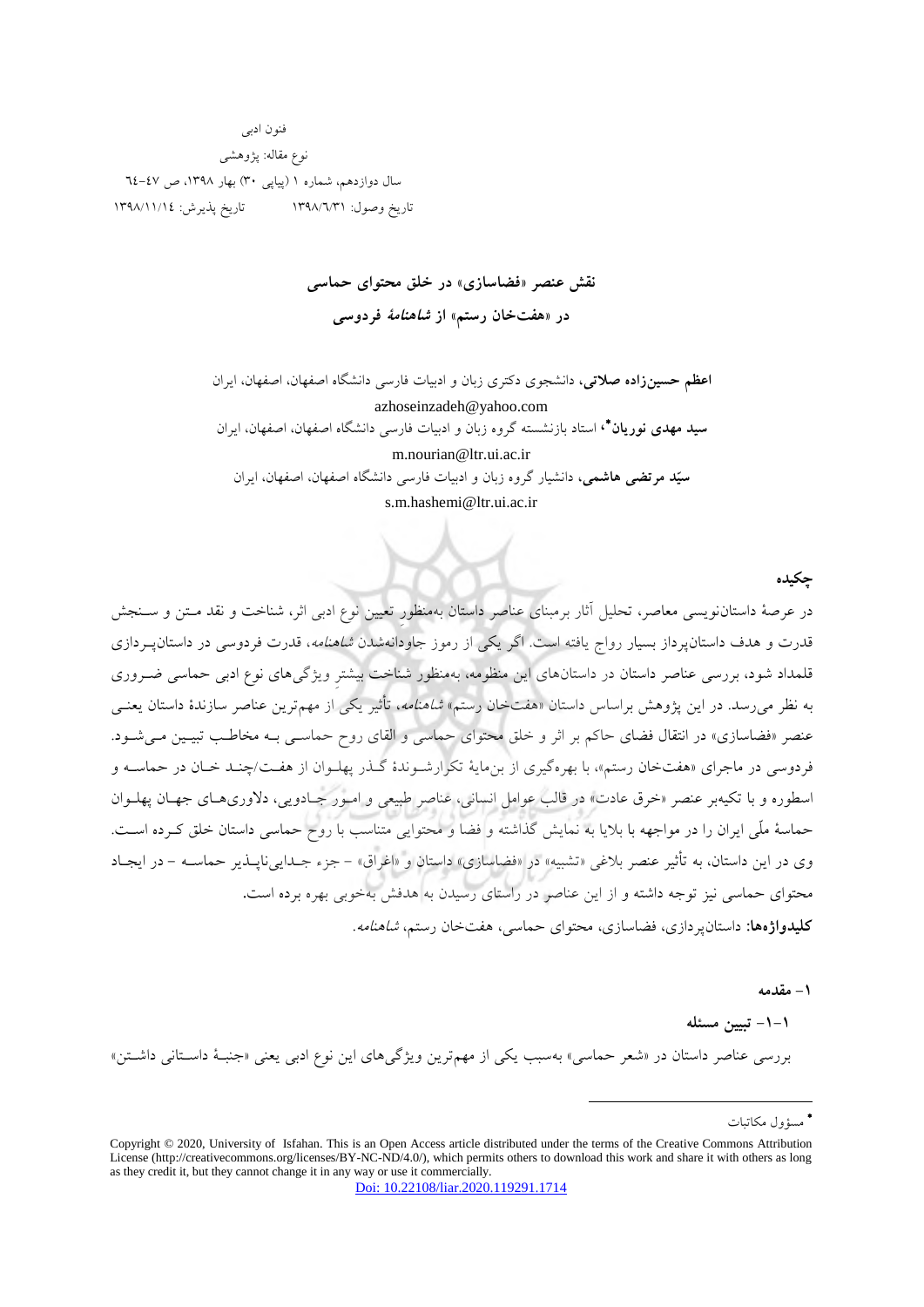آن اهمیت دارد؛ زیرا در این نوع از شعر، مجموعهاي از اوصاف، تصاویر، خطبهها و حوادث به بطشتد شعر شکل داستانی متی و شاعر حماسی، با كمکِ روایت داستانی غیرمنطقی به شیوۀ مغالطۀ منطقی )ارسطو، :1343 105(، اثري بتا محتتواي حماستی خلق میکند. باتوجهبه آنکه *شاهنامۀ* فردوسی نیز اثری حماسی با تمام ویژگیهای یک حماسۀ کامل است کـه در آن «تــاریخ» بهشیوۀ داستانسرایی نقل شده است، بررسی عناصر سازندۀ داستان، بهویژه عنصر «فضاسازی» در این كتاب اهمیـت مـیLیابـد؛ چون این بررسی آشکار میکند قدرت داستانپردازبودن حکیم طوس، فرع بر دیگر شئون ادبی و فرهنگی او نیست (فروزانفـر، ١٣٦٩: ٤٥) و وي با تبحّر در بهكارگیري عناصرِ داستان توانسته است نظیرهگویی را به اثـر عظـیمش، امـری محـال و سـرودن حماسۀ رزمی را به خود ختم نماید (مؤتمن، ١٣٧١: ١٠٧).

**-2-1 اهمیت پژوهش**

در یک اثر ادبی، طرز فکر داستان پرداز تعیینکنندۀ زبان، محتوا، نوع و هدف اثر اوست؛ بنابراین بررسی عوامــل زمینــهســاز فکر و محتواي غالب در اين آثار، شناخت اثر را در پي خواهد داشت. عنصر «فضاسـازي» در داسـتان، بــه شـاعر يـا نويسـنده كمک می كند فضاي حاكم بر ذهن و اثر خود را به مخاطب القا كند و محتواي متناسب با نوع ادبیِ اثر را ایجـاد كنـد. عــواملی چون خرق عادت، تشبیه و اغراق كه در فضاسازی مؤثرند، در خلق محتوای حماسی در این نوع ادبی اهمیّت ویـژهای دارنــد؛ زیرا تأكید شاعر حماسی بر مواردی كه مؤیّد موضوع اثر باشد، تأثیرگذاری اثر را بیشتر میكند. با در نظر گرفتن این كه كمـال و قدرتِ داستانپردازی شاعر طوس را میتوان عامل احیای زبان فارسی و رمز بقای *شـاهنامه* دانسـت، اهمیّـت بررســی تــأثیر عنصر «فضاسازی» در ایجاد شکل داستانی و محتوای حماسی، برمبنای داستانی از این اثرِ بیمانند ضروری به نظر میرسد.

#### **-3-1 اهداف پژوهش**

باتوجهبه اهمیّت و اثرگذاری بزرگترین مثنوی حماسی فارسی در تاریخ ادبیات ایران، در این پژوهش تلاش میشود یکی از عوامل موفقیّت این اثر، یعنی عنصر داستانیِ »فضاسازي« و تأثیر آن در ایجاد محتواي حماسی برمبناي داستتان »هفتت ختان رستم» بررسی و معرفی شود.

تبیین این كه فردوسی با آگاهی از اهمیت ایجاد فضایی متناسب با محتوای اثر، از عنصر «فضاسازی» به بهترین نحـو بهـره برده، از اهداف این تحقیق است؛ زیرا این شاعر حماسی با استفادۀ بجا از «خوارق عادات» و «عناصر صـور خیـال» (همچـون اغراق و تشبیه)، فضا و محتوا را با یکدیگر هماهنگ و اثرش را جاودانه ساخته است.<br>1–٤– **بیشینهٔ یژوهش** 

**-4-1 پیشینة پژوهش** 

درزمینۀ بررسی شعر حماسی، *شاهنامه* و هفتخانهای رستم و اسفندیار كتابها و مقالات بسـیاری تــاكنون تــألیف شــده است. علاوهبر مقالۀ *انواع ادبی و شعر فارسی* از شفیعیكدكنی، كه در آن «شعر حماسی» یكی از انواع ادبـی كلاسـیک و دارای چهار زمینۀ اصلی داستانی، قهرمانی، ملّی و خرق عادت معرفی شده است، در آثار متعدد دیگری همچون كتاب *حماسهسـرایی* در *ایران* از مرحوم صفا، *انواع ادبی از سی*روس شمیسا، ترجمه و نگارش كتاب «حم*اسه؛ پدیدهشناسی تطبیقی شعر پهلوانی» از* خالقی مطلق، در *«دائرهالمعارف بزرگ اسلامی»* ذیل حماسه و…، شعر حماسی، ویژگی های آن و *شاهنامۀ* فردوسی معرفی شــده است. در كتاب *از رنگ گل تا رنج خار* قدمعلی سرّامی به تفصیل به شكل شناسی داستانهای *شاهنامه* پرداخته است. كتاب *نامـهٔ باستان در بوتۀ داستان* اسدالله جعفری تحقیقی مشابه با كتاب سرّامی اما مختصرتر است؛ با این تفـاوت كـه در ایــن كتــاب بــر اساس نظریههای ساختارگرایی، «پی وفت» داستانها نیز بررسی شده است.

باوجودِ تألیف كتب و مقالات بسیار دربارۀ شاهنامه و «هفتخانها»– كه به تناسبِ موضوع به برخی از آنها در مقاله اشــاره می شود– در هیچ یک از این منابع، موضوع «فضاسازی در داستان هفتخان رستم» طرح و بررسی نشده است. **-5-1 روش پژوهش**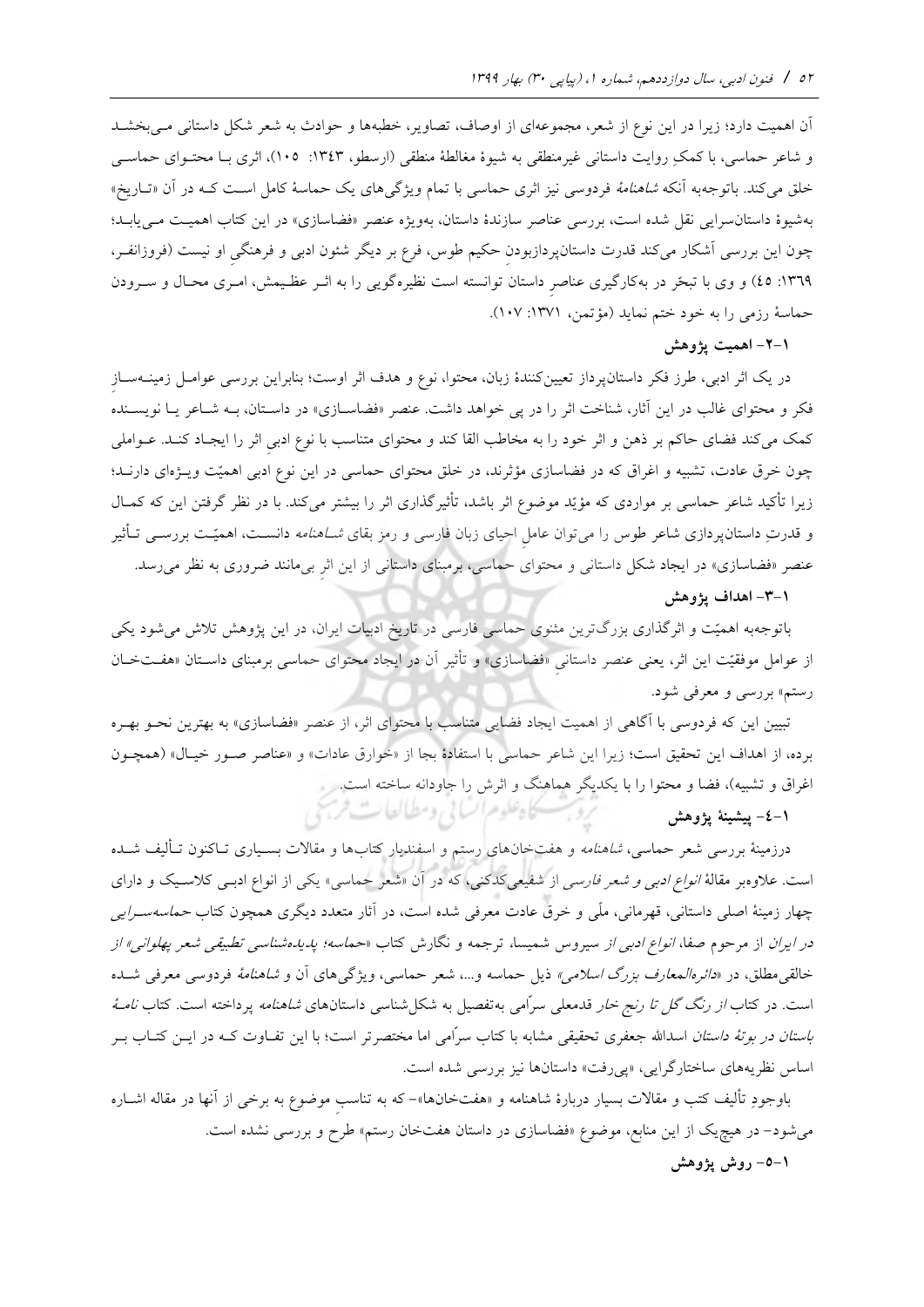در این پژوهش، معرفی عنصر «فضاسازی» و عوامل ایجادکنندۀ آن مبنای كار قرار گرفته و سعی بر آن بوده است كه تببـین شود این عناصر اگر مطابق با هدف و شیوۀ داستان پردازي به كار رود، مي تواند به شاعر حماسی در ساختن محتواي مـدنظرش كمک شایانی كند. بهمنظور بررسی نقش عنصر «فضاسازی» در حماسی ساختن محتوای یک داستان، ماجرای «هفتخان رستم» از *شاهنامه* انتخاب شد؛ زیرا این داستان دربردارندۀ بنمایۀ مهمّ گذر قهرمان از چند منزل دشوار است. گفتنــی اسـت مصــادیق ارائهشده از این داستان، براساس *شاهنامۀ فردوسی (دفتر دوم) تصحیح جلال خالقی مطلق، از آغاز «داستان هفتخ*ان رستم زال» تا پایان «جنگ رستم با دیو سپید» (ابیات ٢٧٥ تا ٦١٥) استخراج شده است.

### **-6-1 خان هفت یا خوان؟ هفت**

دربارۀ چگونگی املای تركیب حماسی-اساطیری مسیر طی شدۀ رستم برای نجات كاووس، كه به دو صورت «هفت خــان» و «هفت خوان» نوشته شده است، نظرات متفاوتی مطرح شده و برای کاربرد هرکدام، دلایلی ذکر شده است. باتوجـهبـه آنکـه عبور از هفت مرحلۀ دشوار و خطرخیز، رسیدن رستم به مازندران را تسریع کرده و بر الگوی بلوغ و تشــرّف پهلــوان و دلاور نوبرنا دلالت دارد و با در نظر داشتنِ اینکه «انتقال» برای احراز مقام جهان پهلوانی، در آیین و مناسک مهرپرستی ریشـه دارد، به نظر می رسد وجه نوشتاری «هفت خان» نسبت به «هفت خوان» (به معنی سفره و گستردن خوانی از اغذیهٔ لذیـذ بعـد از هـر کامیابی پهلوان) مقبولیّت بیشتری داشته باشد (← آیدنلو، ۱۳۸۸: ؛ بیدمشکی، ۱۳۸۳: ۱۱۲ و مشهور، ۱۳۷۸: ۱۷۲).

#### **-2 بحث اصلی**

#### **-1-2 ساخت و عناصر داستان در شاهنامه**

 از مباحث مطرحشده در عرصۀ داستاننویسی معاصر اصطالحِ « عناصر داستان» است. در اصتول داستتان نویستی بتراي هتر داستان پیکرهای متصوّر شده است كه داستان نویس با به كار گرفتن عناصر در ساختمان طرح آن، داستان خویش را میآفرینـد. بررسی داستانهای *شاهنامه* نیز برمبنای ساخت آنهـا، امـری بـی۳سـابقه نیسـت؛ زیـرا در ایــن اثــر حماســی، برخــی از عناصــر تشکیل(هندۀ داستان، چندان تکرار شدهاند که می توان آنها را از ویژگیهای ساختاری داستانهای شاهنامه و حتّی آثار حماسی پس از آن به شمار آورد و با بررسی این عناصر، ویژگی های اثرگذار در خلق محتوای حماسی را می توان شناخت.

## **-2-2 خان مایة هفت بن**

در روایات پهلوانی مبتنی بر بن،ایۀ هفت/چند خان، حوادث و دشواری۵ایی مستقل گونه و با مقصـدی مشـخّص در قالـب یک داستان ویژه برای پهلوان پیش می آید. مضمون «گذشتن پهلوان از چند خان برای رسیدن به مقصودی معیّن» نشانگر هفت مرحلۀ دشوار و خطرخیز برای پهلوان است و فقط در صورت سربلند بیرونآمدن پهلوان از این آزمون است كه بلوغ و تشرّف دلاور نو محرز میشود. از معروفترین مصادیق طرح و بنمایۀ مشهور داستانی الگـوی هفت/چنـد خـان در روایــات ایرانــی، میتوان به هفتخانهای رستم و اسفندیار اشاره كرد (← آیدنلو، ۱۳۸۸: ۲–۱۷).

دقّت در ساختار مراحل این خانها در روایات ایرانی نشان میدهـد داسـتانپـردازان بـرای سـاختن خطرهـا و دشـواریهـای پیش روی دلاور، به یاری قوّۀ خیال یا مطابق باورهای آن روزگاران، علاوهبر استفاده از عناصر اصیل و اساطیری مانند اژدهـا، دیــو، زن جادو و ،... از جانوران، عناصر بیعت و سطتیهایی مثل شیر، گرگ، بیابانهاي گرم، برف و یطبندان، دریاهاي ژرف و ... كته در دورهٔ ایجاد و رواج این گونه داستانها شرّ و زیان تلقی میشده است، در جایگاه موانع سهمناک و زیانکار بهره بردهاند.

### **-3-2 خان رستم هفت**

هفتخان رستم سفري پرماجراست كه این پهلوان ایرانی براي نجات [كیکاووس، شا](https://fa.wikipedia.org/wiki/%DA%A9%DB%8C%DA%A9%D8%A7%D9%88%D9%88%D8%B3)ه ایران، به آن تتن مت یدهتد. در آغتاز حکومت كیکاووس، [دیوها](https://fa.wikipedia.org/wiki/%D8%AF%DB%8C%D9%88) به فرماندهی [دیو سپید](https://fa.wikipedia.org/wiki/%D8%AF%DB%8C%D9%88_%D8%B3%D9%BE%DB%8C%D8%AF) در سرزمین [مازندران](https://fa.wikipedia.org/w/index.php?title=%D9%85%D8%A7%D8%B2%D9%86%D8%AF%D8%B1%D8%A7%D9%86_%D8%AF%D8%B1_%D8%B4%D8%A7%D9%87%D9%86%D8%A7%D9%85%D9%87&action=edit&redlink=1) مقیم هستند. كیکاووس بتا لشتکري عتازم مازنتدران میشود تا دیو سپید را از میان بردارد، اما شکست میخورد. دیو سپید چشم وي را نابینتا و او را زنتدانی متی كنتد . كیکتاووس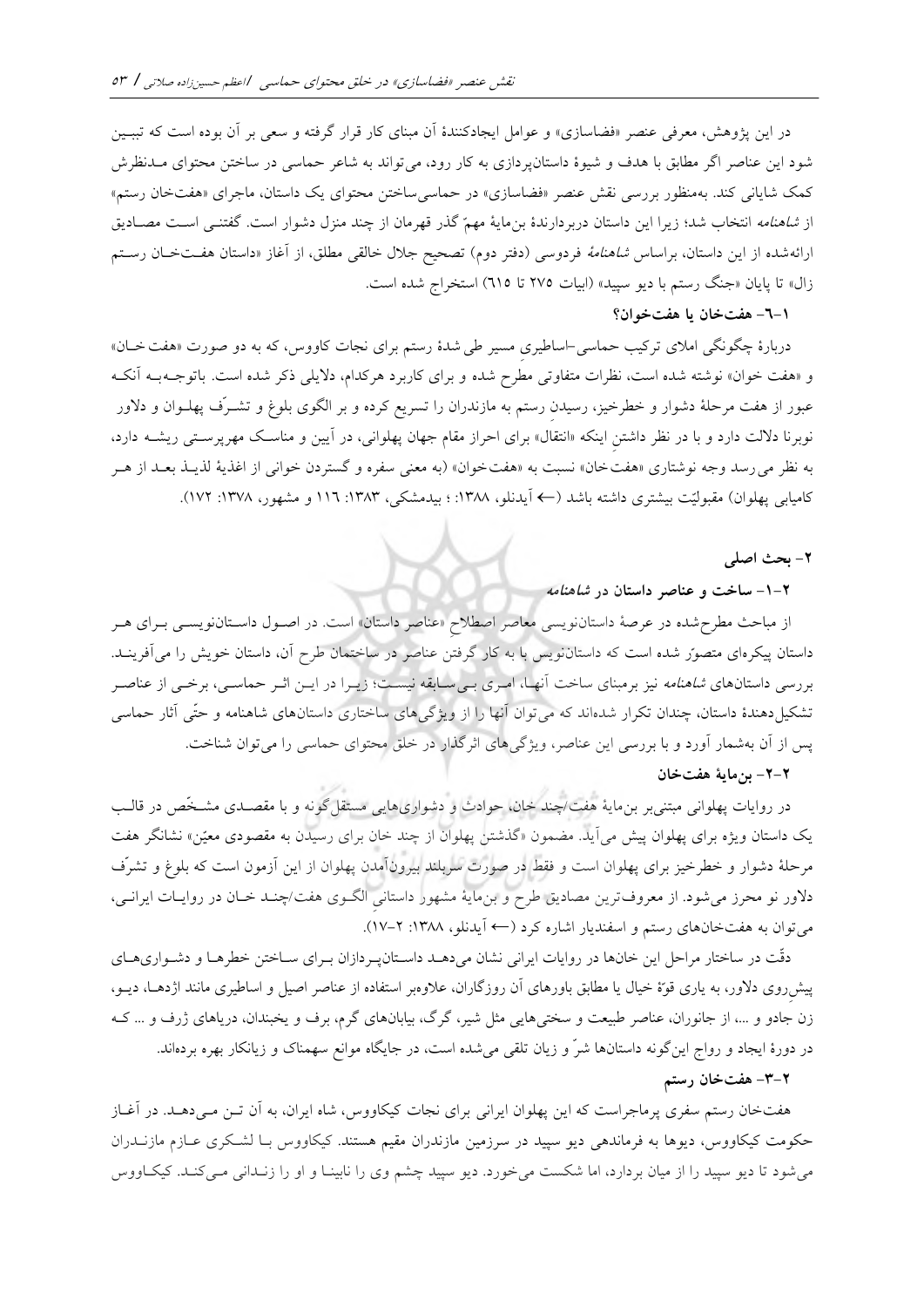مخفیانه قاصدی نزد زال میفرستد و درخواست كمک میكند. زال ماجرا را با رستم در میان می گـذارد. رسـتم از دوریِ راه و

|                                             | سختی بی سپاه رفتن سخن میگوید، اما زال پیشنهادی دارد: |
|---------------------------------------------|------------------------------------------------------|
| دو راهســت هــردو بــه رنــج و وبــال       | ازيــــن پادشــــاهي بــــدان كفــــت- زال           |
| دگر كوه و بالا به رفتن دو هفت               | یکسی زیــن دو راه آنــک کــاوس رفــت                 |
| بمانــــد دو چشـــــم انــــدر أن خيرگــــي | تـــرا شــــير و ديــــو آيــــد و تيرگــــي         |
| كمه يسار تسو باشسد جهسانآفرين               | تــــو كوتــــاه بگـــــزين، شــــگفتى ببـــــين     |
| پسمی رخسمش فسرخ بَســرو بســـــپری          | اگرچـــه بـــه رنجســـت هـــم بگـــذري               |
| (فردوسی، ۱۳۹۳: ۱۹: ۲٤۸–۲۵۱)                 |                                                      |

بنابر این كه »هفتخان گزینشی است میان خطركردن و رسیدن یا بیخطر امّا دیررسیدن، پهلوان حماسه بتراي پیروزشتدن بیتاب و شتابزده است« )مسکوب، :1374 35-34( و راه دشوار را برمیگزیند. رستم نیز چنین میكنتد و از اینجتا هفتت ختان وي آغاز میشود.

در این داستان عدد هفت، كه عددي مقدس و رازآلود و دربردارندۀ مفهومی نمادین است، بازتاب عمده و روشنی دارد كه در تعداد خانهاي موجود در سر راه قهرمان مشاهده می شود (← نصراصفهانی و جعفري، ١٣٨٨: ١٢٧). «این تقدّس و توجـه به عدد هفت از آنجا ناشی شده است كه این عدد را عدد كاملی میدانند؛ زیرا از رقم «یک» مظهر یگـانگی و رقــم «دو» مظهـر دوگانگی كه بگذریم، ارقام سه و چهار به ترتیب مذكر و مؤنث هستند و حاصل آن دو «هفت» میباشد كه مـزیّتش در همـین است؛ زیرا نه عنصر مادینه بهتنهایی و نه نرینه بهتنهایی كامل است. درواقع اعداد زوج بهدلیل تقسیمپذیریشان همیشـه مؤنـث در نظر آمدهاند و اعداد طاق مذكر» (بیدمشكی، ۱۳۸۳: ۱۱۷–۱۱۷).

### **-4-2 فضاسازی**

یکی از شگردهای روایی مکرر در داستان پردازی بهویژه در داستان های حماسی، بهرهگیری از عنصر «فضـاســازی» اســت. «فضا سایهای است كه داستان در اثر تركیب عناصرش، بر ذهن خواننده می افكند» (مستور، ١٣٧٩: ٤٩). حتـبی مـبی تـوان گفـت فضا و رنگ در داستان، در صورتی كه هماهنگ با موضوع داستان باشد، بر عناصري چون پیرنگ و درونمایه نیز اثر میگت ارد. داستانپرداز با فضاسازی، به مدد توصیفاتی كه بیشتر جنبۀ درونی و ذهنی دارد و ذكر جزئیاتی كه برای بیان هدفش مناسبتو است، اثر را تأثیرگذارتر و مخاطب را به دانستن ادامۀ داستان ترغیب میسازد؛ زیرا چینش جملات و نشانههایی كه در فضـای داستان جریان دارد، بهشیوۀ غیرمستقیم روح مسلط بر اثر را القا میكند.

# **-5-2 عوامل مؤثّر در ایجاد فضای حماسی**

«فضاسازی» در داستان، این امکان را برای داستاننویس ایجاد می كند كه چیزهایی را كه می بیند یا درک می كند و جزئیـاتی را كه براي بیان منظورش مناسبتر است، ازطریق توصیف به خواننده نشان دهد. این كـار بـا شــیوهاي غیرمسـتقیم، از طریـق نشانه هایی كه در فضای داستان جریان دارد و با چینش جملات صورت میپلدیرد (← اسـماعیل لـو، ١٣٨٤: ١٦١). از عوامــل مؤثّر در ایجاد فضاي متناسب با داستانهاي حماسي، بهرهگیري شاعر حماسهسـرا از عنصـر «خـرق عــادت» و عناصـر «صـور خیال» در خلق اثر خود است.

#### **-1-5-2 زمینة خرق عادت**

در حماسۀ هر ملّت به كار گرفتن عقاید ماوراء بیعی، رویدادهاي غیر بیعی و بیرون از نظام عادت، همچنین موجتودات و آفریدههای غیر طبیعی، كه فقط از رهگذر عقاید دینی عصر گذشته توجیه می شود، «خرق عادت» محسوب می شود. به عبــارت دیگر، «خرق عادت» یکی از مهمترین عناصر حماسه و نشاندهندۀ جریان حوادثی است كه با منطق و تجربۀ علمی ســازگاری ندارد و وجودِ حوادث، اشخاص و اعمال خارقالعاده در حماسه، بسیار طبیعی و از خصایص اصلی آن محسوب می شود؛ امــا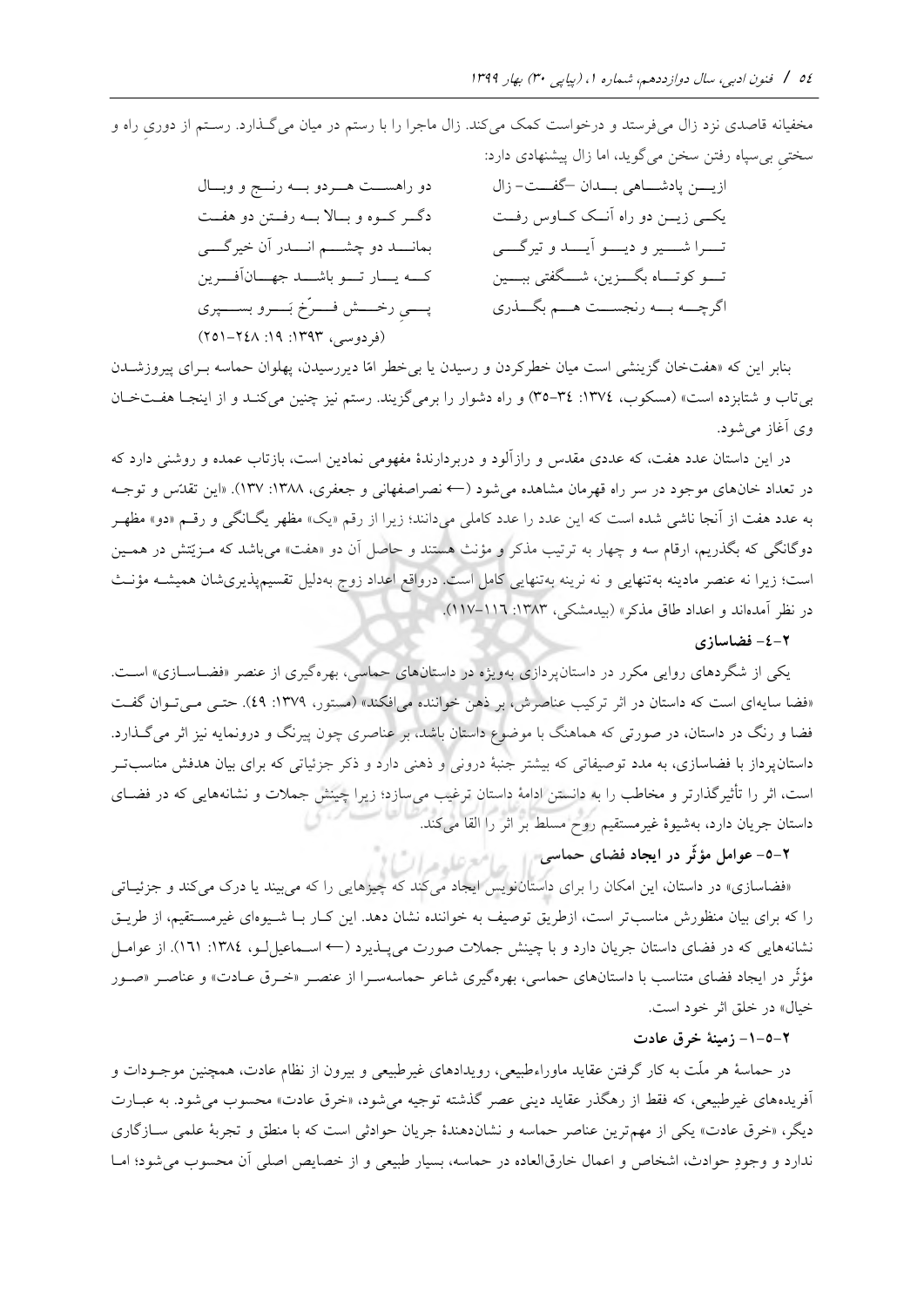ممکن است با تغییر عقاید ماوراءطبیعی یک قوم در طول تاریخ، حماسه نیز تغییراتی یابـد و عوامـل «شـگفتانگیــزی» یعنـی عوامل توجیه خوارق عادات هم دگرگون شوند (← شفیعی كدكنی، ۱۳۵۲: ۱۰۷– ۱۰۷).

در شاهنامۀ فردوسی شیوۀ بیان داستان ها خارق العاده است و خوارق عادات را در یک دید كلّی، میتوان مربوط به كردارها (جنگ ها) و هم گفتارها (سخن گفتن مردگـان و جـانوران و...) دانسـت. در ایــن اثــر حماســي، گیاهــان، جــانوران، حــوادث، شخصیتها، دیوها، زمان و مکان، اقوام و قبیلهها، پیش گویی ها، اخترشناسی ها و خوابها همه از عادت واقعی به دور هسـتند. این نیروهای ماورای طبیعی جلوه یافته در داستان «هفتخان رستم*» شاهنامه* را می توان در سه دسـته قــرار داد: عوامــل انســانی (خدامایگی قهرمان)، عناصر طبیعی و زمینی (عناصر طبیعت مانند بیابان و حیوانات) و امور جادویی (نظیـر زن جـادو و دیـو) )← نژاد فرهنگ، بازرگان و فرج :1393 45(.

**-1-1-5-2 عناصر طبیعی و زمینی در خان اول، دوم و سوم** 

« رویداد» مركز اصلی حماسه و مهمترین موضوع آن « نبرد و جنتگ » استت. قهرمتان حماسته گتاه بتراي گشتودن داستتان حماسی، با ضــدّ قهرمانی روبه٫و و درگیــر میشود و از آنجـا ماجرا آغاز میشود. در *شاهنامه* علاوهبر انسان، همنبــرد قهرمــان ممکن است طبیعت (رود، برف و...)، جانوران حقیقی (شیر، گراز و...)، جانوران افسانهای (اژدها و سیمرغ) یا دیوان و غــولان و پریان و حتی اهریمن (شیطان) باشد و بهجای ستیز خدایان با یکدیگر (در حماسههای دیگر ملل)، پهلوانان گاه بـا اژدهایـان و دیوان بجنگند و همواره نیز در این نبردها پیروزشوند )← كزازي، :1376 187( و براي نشاندادن قدرت خود، این جانوران مهیتب یا هیورهاي عظیمالجثّه را از بین ببرند.

**الف( حیوانات**

در شعر حماسی شاعر بهمنظور فضاسازی، میتواند عناصری چون عناصـر طبیعـی، اسـاطیری و حیوانــات را بــه گونــهای انتخاب كند كه حس خشونت و حماسه را منتقل كند (پارساپور، ١٣٨٣: ١٠٤). این عناصر، در كنار عناصـري كـه مسـتقیماً بـه میدان رزم مربوط میشوند، تأثیرگ اريِ اثر حماسی را دوچندان میسازند.

#### **-1 چهارپایان**

**اسب:** «در حماسهها، حیوانات، بهویژه چهارپایان از هوش فـوقالعـادهای برخوردارنـد. اسـبان پهلوانـان بـا نیـروی بـدنی فوقالعاده و با وفاداري بي چونوچرا نسبت به صاحب خود با شیر و اژدها و گرگ و دیوان می جنگند» (بازرگـان و فـرجزـژاد، ۱۳۹۳: ۵٥). در خان اول، رخش رستم از هوش سرشار و زیادی برخوردار است و جان رستم را در برابر شـیر درّنـده نجـات میدهد. شیر به رخش هجوم میآورد، اما او: پرسم است است ها میتوانس

دو دستتت انتتدر آورد و زد بتتر ستترش همسی زدش بسر خساک تسا پساره كسرد همتان تیتز دنتدان بته پشتت انتدرش ددي را بـــدان چـــاره بیچـــاره كـــرد (همان: ٢٢: ٢٩٢-٢٩٣)

> رستم زمانی از خواب بیدار میشود كه نبرد رخش با شیر پایان یافته و شیر نابود شده است. **شیر بیشه:** در منزل اول از هفتخان، شیر درّنده قصد كنام خود را دارد كه:

بت نتتی یکتی پیلستن خفتته دیت نخست است را –گفت- بایـد شکسـت سسوي رخشش رخشتان بيامت دمتان بتته پیشتت یکتتی شتتیر آشتتفته دیتتد چو خواهم سُتوارم ختود آیتد بته دستت چتو آتتش بجوشتید رختش آن زمتان (فردوسی، ۱۳۹۳: ۲۲: ۲۸۹–۲۹۱)

**میش کوهی:** در خان دوم، بیابانی بیآب و علد و سوزان در پی است. رستم پهلوان از تشتنگی بته ستتوه آمتده استت،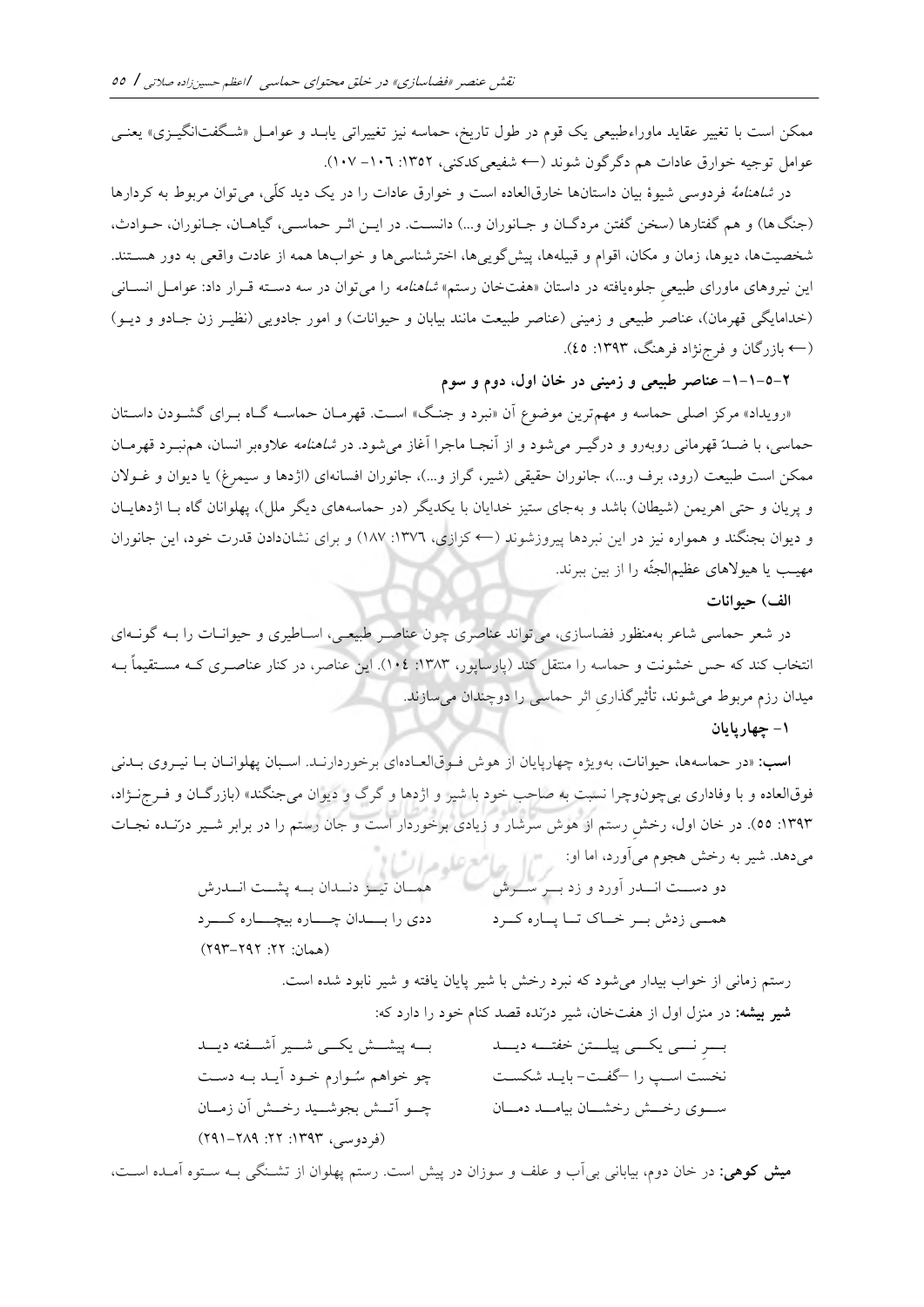دست به آسمان میبرد و شروع به راز و نیاز با داور دادگر میكند. در این رؤیاست كه سست میشود، اما همانگتاه [میشتی](https://fa.wikipedia.org/wiki/%D9%85%DB%8C%D8%B4) از كنار او می گذرد:

از آن رفتتتتن غتتترم انتتتدازه خاستتتت همانتتتتا كتتتته بطشتتتتای كردگتتتتار بتته دل گفتتت كابشتتطور ایتتن كجاستتت فتتتراز آمتتتده ستتتت انتتتدرین روزگتتتار )همان: :24 314-313(

رستم به دنبال میش رهسپار میشود تا به چشمۀ آبی می رسد.

**-**2 **خزندگان** 

**اژدها:** در شاهنامۀ فردوسی، رستم و اسفندیار در خان سوم از هفتخان خود اژدهاي هراسناک را نابود می نظتر بته كننتد. می رسد اژدهاكشی برای خاندان سیستانی سنتی نیاكانی و باستانی ترین اژدهـاكش **گرشاسـب** بـوده اسـت. اهمیّـت سـنت یــا خویشکاری اژدهاکشی برای پهلوانان گرشاسبی به اندازهای است كه حتی به سهراب هم در طومارهای نقـالی، نبـرد بـا اژدهـا اند ) نسبت داده ← مشتاقمهر و آیدنلو، :1386 156-157(.

در خان سوم، رستم در مکانی خوابیده كه لانۀ اژدهاست. وقتی اژدها به خانۀ خود بازمیگردد، رستم را در خواب و رخـش را در چرا میبیند. رخش دو مرتبه، رستم را از خواب بیدار میكند، اما اژدها خود را پنهـان مـیسـازد و رسـتم را از دسـت رخـش عصبانی. بار سوم به لطف جهانآفرین، اژدها نمیتواند مخفی شود و رستم او را به چشم میبیند. رستم از اژدها نــام وي را جویــا میشود و اژدها با وي سطن میگوید و رجزخوانی میكند. این سطنگفتن اژدها را نیز میتوان از عناصر خرق عتادت بته شتمار آورد. اژدها زورمند است و چنان با رستم گلاویز میشود كه پیروزی|ش محتمل است. رخش چون چنین میبیند:

> بمالیسه گسوش انسه را مسه شتتکفت به بکنند اژدهسا را بسه دنسدان دو كفست بدرّیت چترمش بدانستان كته شتتیر بتتتترو خیتتتتره شتتتتد پهلتتتتوان دلیتتتتر (فردوسی، ۱۳۹۳: ۲۸: ۳۷۷–۳۷۷)

رستم «یکی تیزدم» برمی زند و نظاره گر بیابان می شود كه زیر بدن اژدها قرار دارد و خون و زهر روی خباک تیبرۀ آن روان است. وی سپس طبق سنّت ترک $نشدنی و با نمود یک اعتقاد دینی، سر و تن خود را در آب می شوید (مشهور، ۱۳۷۸: ۱۷۷) و$ به یزدان میگوید: »تو هستی كه به من توش و هوش و هنر دادي، بهنحوي:

كه در پی متن دیتو و هتم شتیر و پیتل چو خشم آورم پتی چشتمم یکتی ستت بیابتتتتان بتتتتی آب و دریتتتتاي نیتتتتل بدانتتدی بستتیار و ستتال انتتدكی ستتت )همان: :29 386-385(

در آثار حماسی نقش اژدها انکارناپذیر است. اسطورۀ رویارویی پهلوان و اژدها را می توان تعبیری از تقابل هزاران واقعیت متضاد زندگی آدمی ازجمله تقابل مردمی و ددمنشی، آزادي و زندگی و بارخره شکوهمندترین پهلوان و مطوفتترین اژدهتا، یعنی مرگ و زندگی دانست )سركاراتی، :1378 248-247(.

**ب( عناصر طبیعت** 

**بیابان بی آب:** در **خان دوم**، بیابانی بی آب با گرمای شدید و سوزان و چاره ناپیدا در پیش است. هوا چنان اسـت كـه اگـر مرغ از آنجا گذر كند، بریان می شود. شدّت گرما به حدّى است كه رستم:

> تتتتن پیلتتتوارش چنتتتان كفتتتته شتتتد بیفتـــاد رســـتم بــــر آن گــــرم خــــاک كتته از تشتتنگی سستتت و آشتتفته شتتد زبتتان گشتتته از تشتتنگی چتتاک چتتاک  $(\uparrow\uparrow\uparrow\uparrow\uparrow\uparrow\cdot\downarrow\uparrow\downarrow\downarrow\downarrow\downarrow)$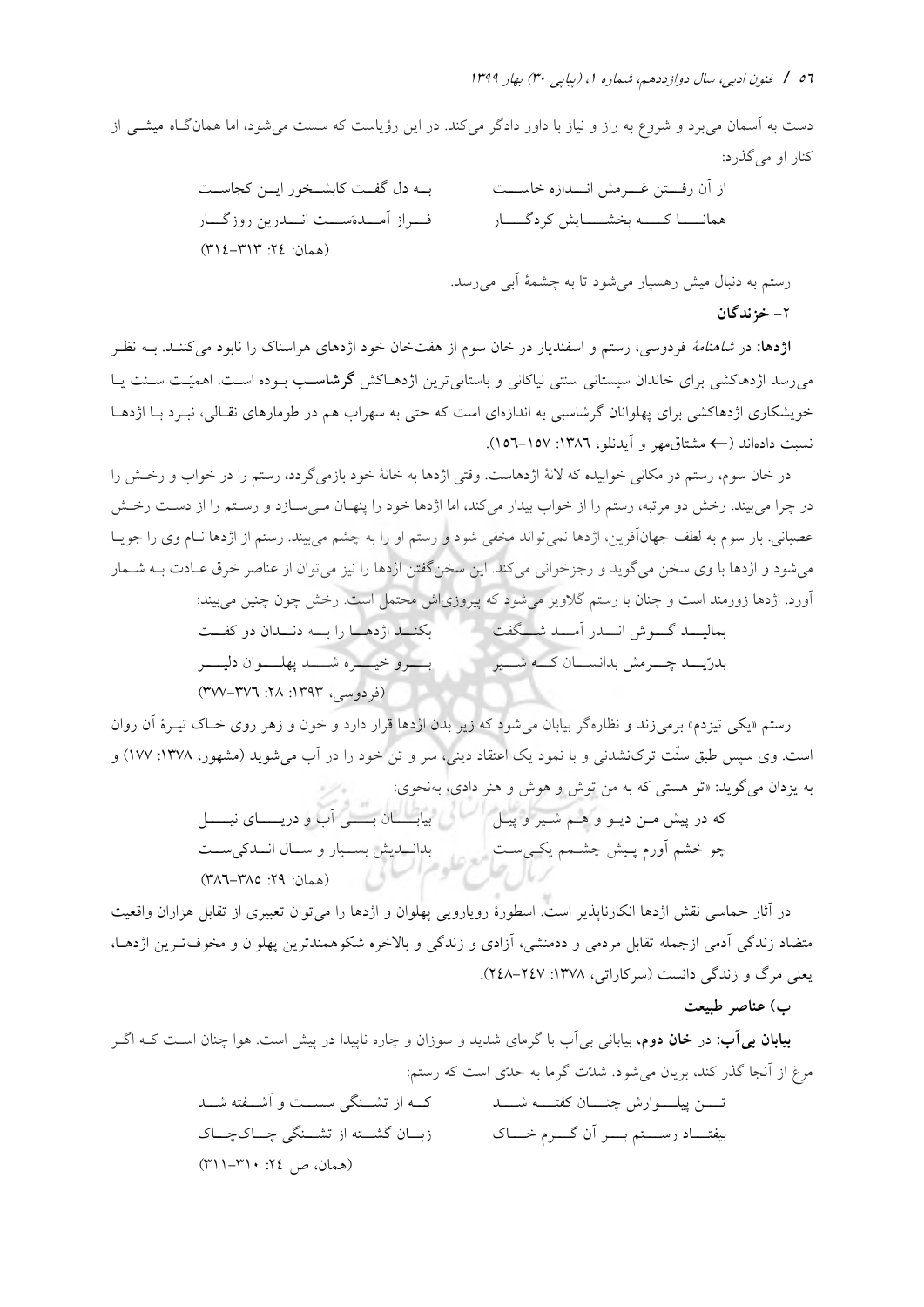پس از نیایش رستم با كردگار، میشی، راهنمای رستم برای رسیدن به چشمۀ آب میشود و جهانپهلوان و رخش از مـرگ نجات مییابند.

## **-2-1-5-2 یعوامل انسان**

#### **-1-2-1-5-2 انسان –خدابودن قهرمان حماسه**

در اشعار حماسی گاه سخن از انسانهایی است كه از نیرویی خدایی یا فوق طبیعی بهرهمندنـد. حضـور خـدایان در كالبـد پهلوان را در نیروي اعتقاد آنان به خداوند، خدامایگی و حتی خوراک و اندام خاصّ آنها می تـوان مشـاهده كـرد. بـرای مثـال، قهرمانی چون رستم از خصوصیات مافوق بشري برخوردار است، اعمـال و رفتـار خـارقالعـادهاي دارد و در نقـش نیروهـاي اهورایی با دشمن (نماد نیروهاي اهریمنی) در ستیز است و بر آنها پیروز میشود. در ماجراي هفـتخـان، وي در یـک وعـدۀ غذا، گوري بریان را می خورد، در مسیر دشواريها به كردگار دادگر متوسّل می شود و پس از پیروزي، سـتایش خداونــد را بــه جاي مي آورد.

برختی از قهرمانان حماسی، چنان زخمناپذیرند كه گویی «رویین تـن» و خداگونـهانــد. پهلــوان رویــین تــن، گــاه جامـــه و رزمافزار زختم ناپذیر دارد؛ مانند رستتم، هنگامیكه ببتر بیان را بر تتن میكنتد و برختی نظیتر اسفنتتدیار، بته كمتک ختدایان آسیبنایذیر و رویین تـن گشتهاند (← شمیسا، ۱۳۸۱: ۹۲-۹۳).

#### **-3-1-5-2 امور جادویی**

در جوامع نخستین كه انسانها از درک همۀ جریانهای طبیعت عاجز بودند، بـهمنظـور چـارهگـری و كسـب قــدرت و بــرای تسکین خود در برابر سختیهاي طبیعت و مرگ، میكوشیدند در برابر موجودات ماوراي طبیعی، از سحر و ساحري و آیــینهــاي جادویی بهجاي سالح بهره ببرند. همچنین در مواقعی كه دشمنان در مقابل پهلوانی چون رستتم -كته جتزو نیروهتاي ختدایی یتا اهورایی است- درمی ماندند به جادوگران و شیاطین متوسّل می شدند (← مختاری، ١٣٦٩: ٢٥٩–٢٢١ و صفا، ١٣٣٣: ٢٤٩–٢٤٠).

# **-1-3-1-5-2 زن جادو در خان چهارم**

رستم در مسیر رسیدن به كاووس، به چشمهساري پر از گل و سبزه میرسد. در كنتار ستفره اي آراستته، جتامی زرّیتن پتر ا[ز](https://fa.wikipedia.org/wiki/%D8%B4%D8%B1%D8%A7%D8%A8) [می](https://fa.wikipedia.org/wiki/%D8%B4%D8%B1%D8%A7%D8%A8)خودنمایی می كند. وی خوشحال و بیخبر از تلۀ اهریمن، پیاده میشود و بر سفره می نشیند. جام را می نوشـد، تنبـور را برمی دارد و ترانهای فرحبخش در وصف حال خویش می خواند:  $-24$ 

كتتته آواره و بدنشتتتان رستتتتمستتتت همتتته جتتتاي جنگستتتت میتتتدان اوي همتتته رزم بتتتا شتتتیر و بتتتا اژدهتتتا متتی و جتتام و بویاگتتل و متتیگستتار همیشتته بتته جنتتگ نهنتتگ اندرستتت كتته از روز شتتادی بهتتره كتتمستتت بیابتتتتتان و كوهستتتتتت بستتتتتتان اوي ز دیتتتتتو و بیابتتتتتان نیایتتتتتد رهتتتتتا نکتتتردهستتتت بطشتتت ورا كردگتتتار وُگتتر بتتا پلنگتتان بتته جنتتگ اندرستتت )فردوسی، :1393 :30 402-398(

آواز رستم به گوش پیرزن جادوگر می رسد. او خویش را بزک میكند و نزد رستم مـی]یــد. رسـتم كـه از دیــدار وي شــاد میشود، بر او آفرین و خداوند را سپاس میگوید، اما زن جادو:

ستتیه گشتتت چتتون نتتام یتتزدان شتتنید بینتتتتداخت از بتتتتاد خ تتتتمّ كمنتتتتد بپرستتید و گفتتت چتته چیتتزي بگتتوي یکتتی گنتتدهپیتتري شتتد انتتدر كمنتتد میتتان بتته خنجتتر بتته دو نتتیم كتترد تهمتتتتن ستتتبک چتتتون بتتتدو بنگریتتتد ستتتر جتتتادوي آورد ناگتتته بتتته بنتتتد بتتدانگونتته كتتهت هستتت بنمتتاي روي پتتر از رنتتگ و نیرنتتگ و بنتتد و گزنتتد دل جتتتتادوان زو پتتتتر از بتتتتیم كتتتترد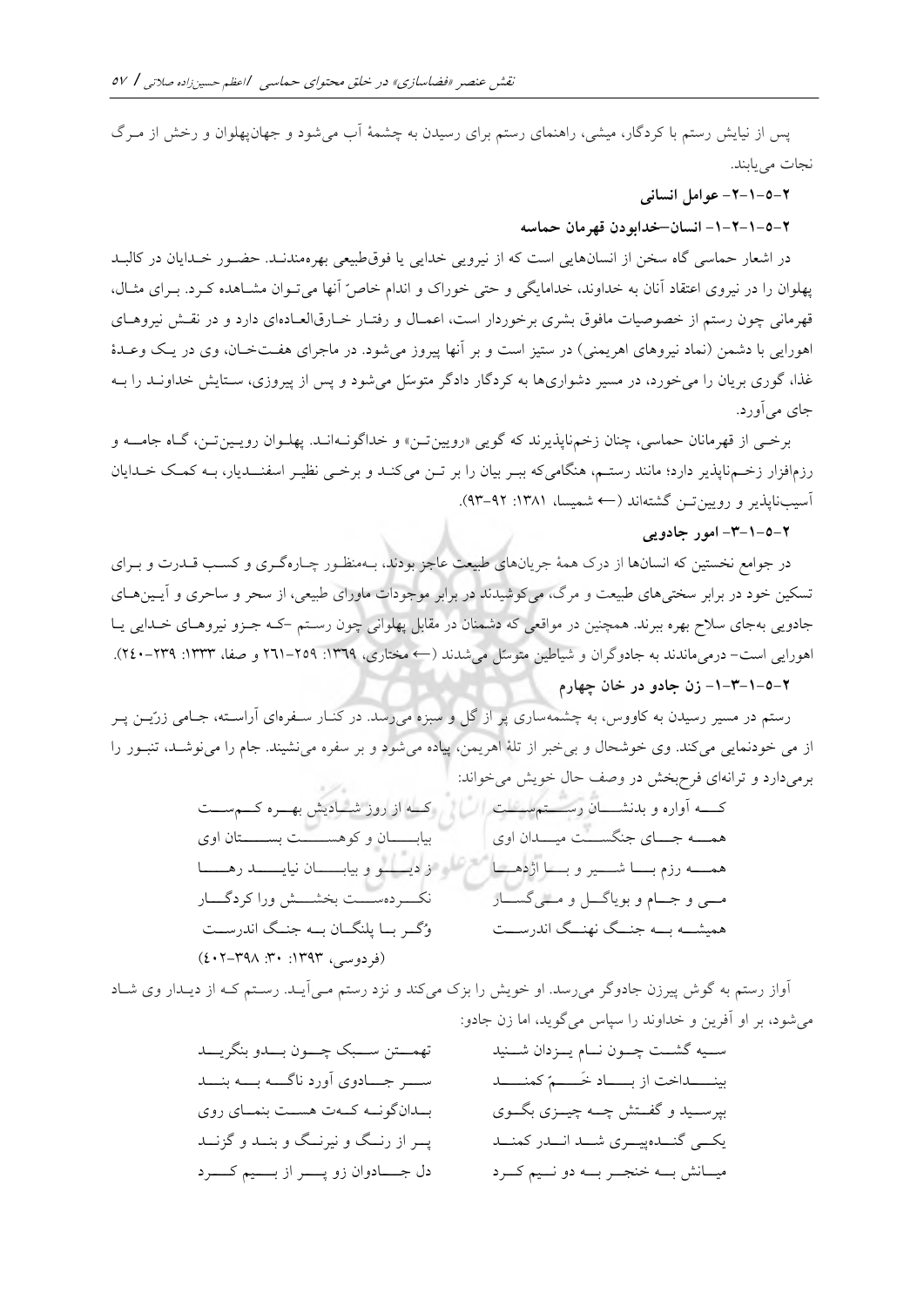(همان: ٣١: ٤١٢-١٤١٦)

بدینترتیب مانع منزل چهارم نیز از سر راه برداشته میشود.

**-2-3-1-5-2 نبرد با اوالد مرزبان در خان پنجم**

پیش از نبرد رستم با دیوان در خان ششم و هفتم، پهلوان پیلتن در خان پنجم با مرزبانی بهنام اولاد روبهرو میشود كـه بـا غلبه بر وي، در دو خان پایانی از او براي راهنما استفاده میكند. بنمایۀ بودنِ راهنما و همراه براي پهلوان در مسیر هفتت ختان از موضوعات مهم در روایات ایرانی است كه این بنمایه در «هفتخان اسفندیار» نیز به چشم میخورد.

در این خان، رستم در مسیر راه خود، در كنار رودي می خوابد و رخش در چمنزار مشغول چـرا مـی شـود. دشــتبــان آن ناحیه كه از چراي رخش به خشم آمده است، به رستم حمله میبرد و در خـواب ضـربهاي بــه او مـیزنــد. رسـتم از خــواب برمیخیزد و گوش های دشتبان را میكند. دشتبان به مرزبان منطقه، اولاد[، ع](https://fa.wikipedia.org/w/index.php?title=%D8%A7%D9%88%D9%84%D8%A7%D8%AF_%D8%AF%D8%B1_%D8%B4%D8%A7%D9%87%D9%86%D8%A7%D9%85%D9%87&action=edit&redlink=1)ارض می شود. اولاد با تنـی چنـد از سـپاهیانش براي تأدیب رستم میشتابد، اما رستم ایشان را تنبیه میكند و اورد را با كمند به دام میاندازد، سپس:

> بتدو گفت: اگتر راست گتویی ستخن نمتـــــایی مـــــــرا راه دیـــــــو ســـــــــیید بـه جـایی كـه بسـتهسـت كـاوس كـی نمتتتتتایی و پیتتتتتدا كنتتتتتی راستتتتتتی متتتن آن پادشتتتاهی بتتته گتتترز گتتتران تتتو باشتتی بتترین بتتوم و بتتر شتتهریار ز كتتژّي نتته ستتر یتتابم از تتتو نتته بتتن، همسان راه كسولاد غنستدي و بیست. كستی كتين بتتدی را فگندنتتد پتتی، نیساری بسه كسار انسدرون كاستتی، بگتتتتتتردانم از شتتتتتتاه مازنتتتتتتدران، گـــر ایــــدونک کــــژّي نیــــاري بکــــار  $(270 - 271$  . 07: 10

> > با این پیشنهاد، اورد پیشاپی به راه میافتد تا راهنماي رستم براي رسیدن به دیو سپید باشد.

## **-2-3-1-5-2 دیو**

«در *شاهنامه*، بزرگترین جادوان از دیوانند. این موجودات چندان در جادویی چیرهدستند كه قواي طبیعت نیز رام آنان اسـت» (صفا، ١٣٣٣: ٢٤٦). در مسیر «هفتخان رستم» نیز، جهانپهلوان در دو خان پایانی با دیوان میجنگد و بر آنها غلبه میكند.

ماجرا از آن قرار است كه در جریان اغوای دیوی رامشگر، كاووس تصمیم می گیرد به مازندران حمله كند. در ایــن حملــه كه آغاز خودسری كاووس است و باوجودِ مخالفت زال و بزرگان صورت می گیرد، كاووس اسیر دیــو ســپید و بــه دســت وی .<br>نابینا می شود. در خان هفتم، رستم با شکستدادن دیو سپید، خون جگر او را در چشمان کاووس و لشـکریانش مـی چکانــد و ضمن نجات دادن آنها، چشمانشان را بینا می سازد. پس از نبرد هاماوران و ازدواج كاووس با سودابه، این پادشاه خودكامــه بــار دیگر فریب ابلیس و دیو فرستادۀ او را می خورد. این بار شاه ایران تحریک می شود كه به آسمان برود؛ بنابراین با بهتره گیتری از چهار عقاب، نقشه اش را عملی می سازد، اما در میانۀ راه و با خستگی عقـابهـا، در آمـل بـه زمـین افکنـده مـی شـود و بـاز جهان يهلوان رهانندۀ اوست.

**-1-2-3-1-5-2 جنگ با ارژنگدیو در خان ششم**

رستم و اولاد ب[ه](https://fa.wikipedia.org/w/index.php?title=%DA%A9%D9%88%D9%87_%D8%A7%D8%B3%D9%BE%D8%B1%D9%88%D8%B2&action=edit&redlink=1) كوه [اسپروز](https://fa.wikipedia.org/w/index.php?title=%DA%A9%D9%88%D9%87_%D8%A7%D8%B3%D9%BE%D8%B1%D9%88%D8%B2&action=edit&redlink=1) می رسند؛ همان محلی كه در آن دیو سپید، كاووس را در بند كرده است و درمی یابند كه یكی از سرداران دیو سپید به نام ارژنگدیو مأمور نگهبانی از وي است. رستم شب را میخوابد و صبح روز بعد به جنگ ارژنگدیو میرود، زمانی كه ارژنگدیو از خیمه بیرون میآید:

| بسسدو تاخمست ماننسسد أذرگشسسسب          | چــو رســتم بديــدش برانگيخــت اســپ      |
|-----------------------------------------|-------------------------------------------|
| ســر از تــن بكنــدش بــه كــردار شــير | ســـر و گـــوش بگرفـــت و يـــالش دليـــر |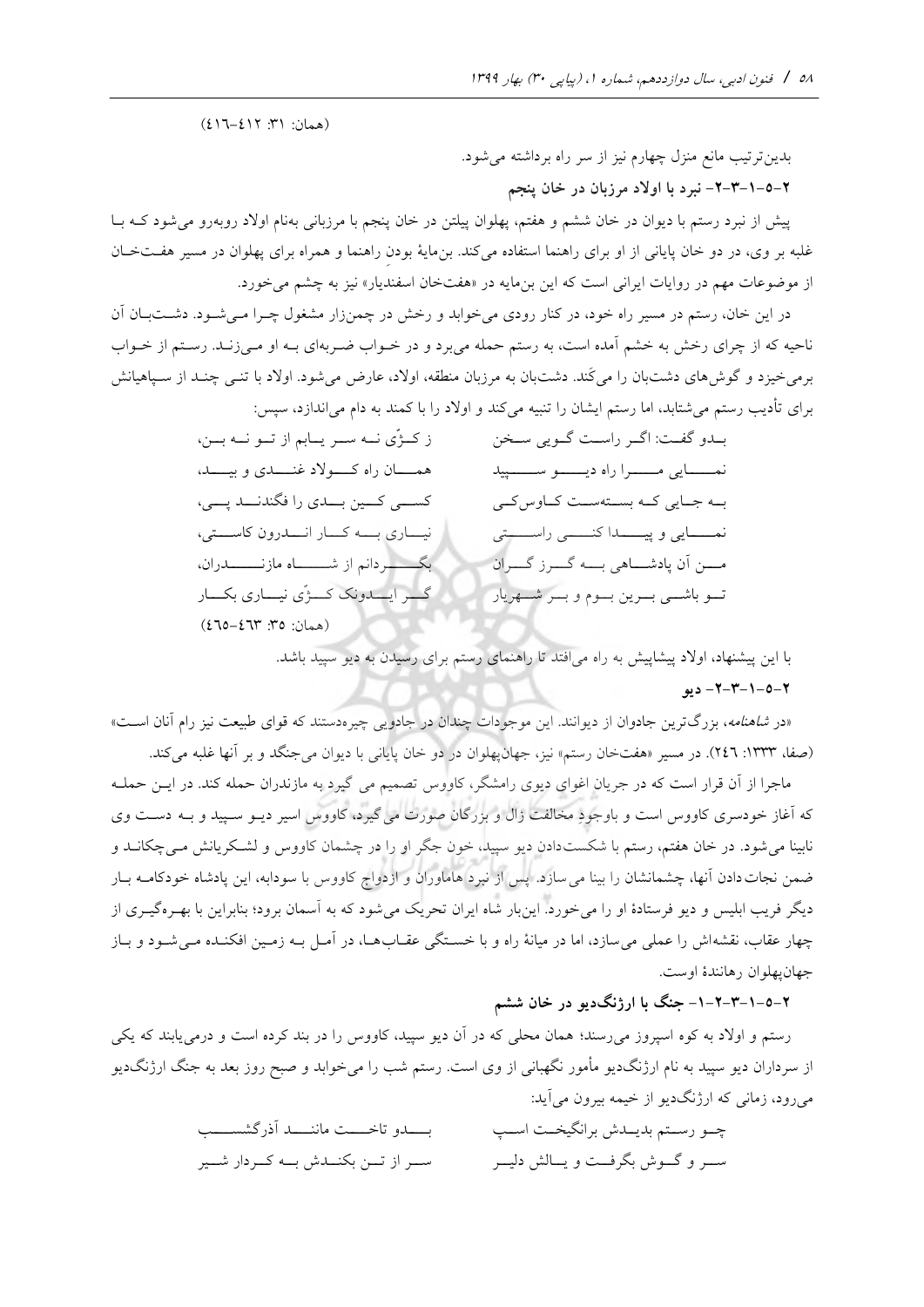پتتر از ختتون ستتر دیتتو كنتتده ز تتتن بینتتداخت زانستتو كتته بتتود انجمتتتن )فردوسی، :1393 :38 515-513(

سپاهیان ارژنگدیو با دیدن این صحنه، از ترس پراكنده میشوند و رستم و اولاد نیز به سمت شهر محل نگهداری كاووس و سپاهیانش به راه می|فتند و آنان را از بند رها میسازند. كاووس رستم را در مورد محل دیو سپید راهنمایی میكند و رستم و اولاد به آنجا رهسپار می شوند. همان گونه كه ملاحظه می شود روایت نبرد رستم با ارژنگ دیو فقط در دو بیت گنجانـده شـده است. شاید کوتاهسخنی فردوسی در خان ششم را بتوان بهعلّت ارتباط و امتزاج بسـیار زیـاد خـان ششـم و هفـتم و یکسـانی ماهیّت وجودی ارژنگ دیو و دیو سپید قلمداد كرد (← بیدمشكی، ۱۳۸۳: ۱۲۱).

# **-2-2-3-1-5-2 جنگ با دیو سپید در خان هفتم**

در خان آخر، رستم و اورد به هفت كوه میرسند كه غار محل زندگی دیوسفید در آن قترار دارد و شتب را در آن حتوالی سپری میکنند. صبح روز بعد رستم پس از بستن دست و پای اولاد، به نگهبانان غار حملهور میشود و آنان را از بین میبـرد؛ سپس وارد غار تاریک بیبن میشود:

> بته تتاریکی انتتدر یکتی كتوه دیتتد سراستتر شتتتده چتتاه ازو ناپدیتت (همان: ٤٢: ٥٦٨)

دیوسفید با كالهطود و زرهآهنی به جنگ رستم میشتابد. رستم یک پاي او را از ران جدا میكند. دیتو بتا همتان حتال بتا رستم گلاویز می شود و نبردی طولانی میان آن دو شکل میگیرد كه گاه رستم و گاه دیو چیره می شود و سرانجام رستم: بتتتزد دستتتت و برداشتتتت نتتترّه شتتتیر فروبتتترد خنجتتتر دلتتت بتتتر دریتتتد همته غتار یکستر پتر از كشتته بتود بتتته گتتتردن بتتترآورد و افگنتتتد زیتتتر جگتترش از تتتن تیتتره بیتترون كشتتید جهتان همچتو دریتاي ختون گشتته بتود (همان: ٤٣: ٥٨٢-٥٨٢)

سپس رستم جگر دیوسفید را نزد كاووس نابینا میآورد و قطرهاي از خون جگر به چشمان كاووس میچکانتد و نتور بته دیدگان وی بازمیگردد. همۀ افراد سپاه ایران نیز بینـایی خـود را بـاز مـییابنــد و بــه جشــن و پــایکوبی مشــغول مــیشــوند. بدین ترتیب «هفتخان رستم» با نجات جان كاووس و سپاهیانش به پایان می رسد.

**-2-5-2 نقش صور خیال در شاهنامه**

عنصر اصلی و ثابت در جوهر شعر و از مهم ترین ویژگی۵ای شعر واقعی، «تصویر» (ایماژ) شاعرانه یا «خیـال» اســت (← شفیعی كدكنی، ۱۳۹۳: ۹)؛ بنابراین بررسی تصاویر شعری و تعیین نوع آنها، میتواند از ابزارهای نقـد شـعر و شـناخت فضـای ذهنی شاعر و فضاي واقعیاي باشد كه داستان در آن جریان دارد.

در *شاهنامه* از اجزاي كلام، تحرّک، اراده، تلاش و در یک كلام «حماسه» دریافت می شود و در هریک از صحنههاي نبـرد، اوج حماسه با اوج تصویر پهلوبهپهلو میزند و تصاویر همهجا با عنصر حماسه و هدفهای منظومههای حماسی همگام است.

در حماسۀ بیمانند ایران، درخشندهترین و پرشکوهترین صحنهها مواردی است كه فردوسـی بـه اوج هیجـان رسـیده و از تركیب صدا، رنگ و طبیعت، خشم و حالات دیگر چنان تصاویری خلق كرده كه كلامش را از كلام هـر شــاعر دیگـر متمــایز ساخته است؛ بنابراین سخن حکیم طوس شعرترین شعرهاست و از قدرتِ حرکت، جنبش مفهوم و الفاظ حساب شدۀ سنجیده برخوردار است )← رستگارفسایی، :1369 23(.

سبک اثر حماسی، از نظر زبانی (علوّ معنا و صلابت لفظ) باید فاخر و مطنطن و متناسب با عظمت موضوعهای قهرمانی و حماسی باشد و آگاهانه با گفتار عادی تفاوت دارد، به همین دلیل آرایههای بدیعی كـه باعـث كـاهش عظمـت و ابهّـت كـلام میشود، در حماسه چندان كاربردي ندارد )← فرهنگنامۀ ادبی، :1376 535(؛ بلکه شاعر از صنایعی بهره میبرد كه به او براي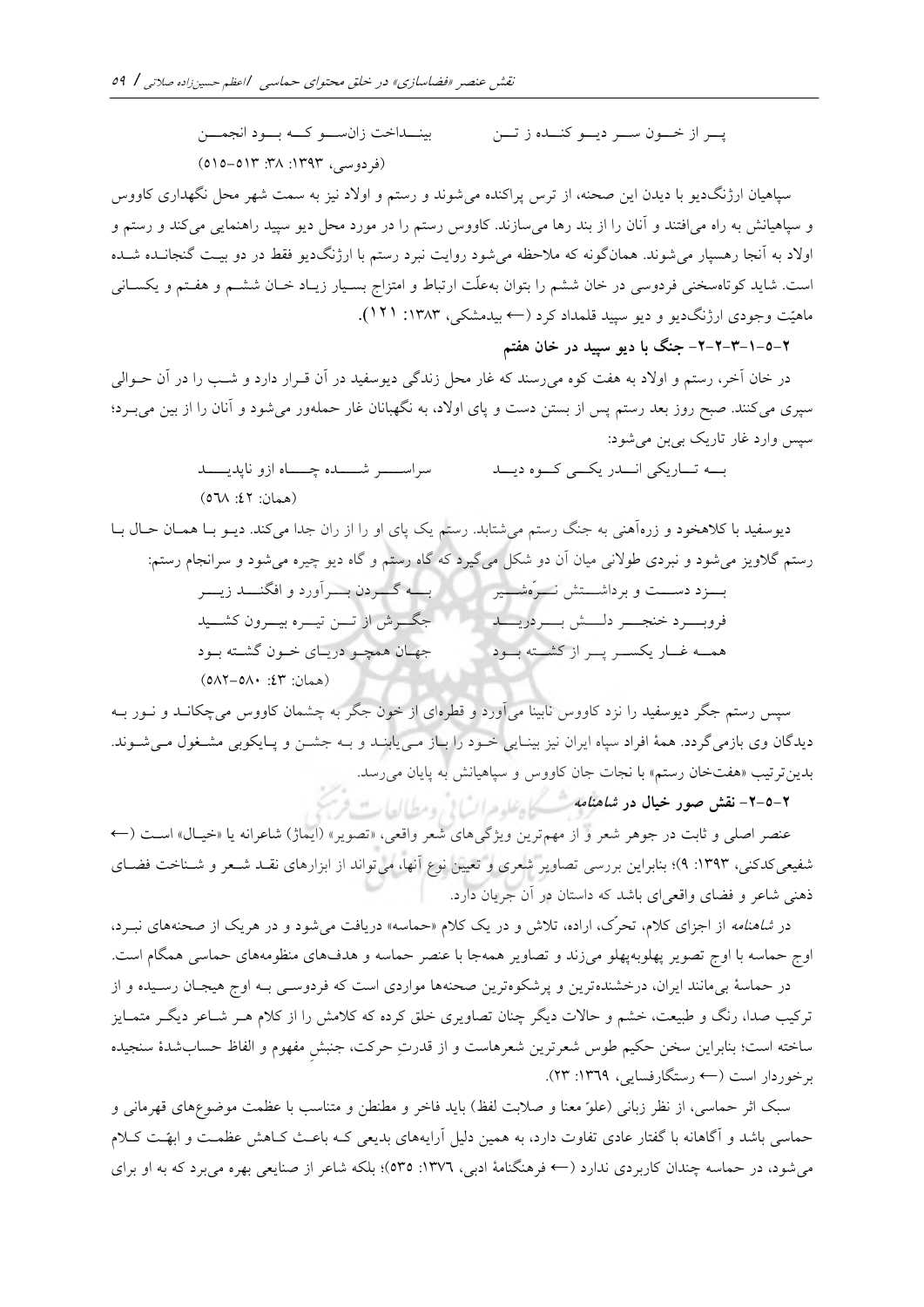بیان روح غالب بر اثرش یاری می رساند. در این پژوهش دو مورد از اثرگذارترین عناصـر «صـورخیـال» یعنـی عنصـر بلاغـی «تشبیه» و صنعت ادبی «اغراق» كه در ایجاد فضا و محتوای حماسی در شاهنامه نقش دارند، تبیین و تحلیل شده است.

**-1-2-5-2 تشبیه؛ عنصر بالغی مؤثّر در خلق فضای حماسی**

در یک منظومۀ حماسی، یکی از نقش های «تشبیه» کمک به «فضاسازی» است؛ یعنی شاعر بـا انتخـاب مشـبهٌبـههـای مناسـب بـا موضوع، زمینۀ لازم را برای بیان مؤثّر و هنرمندانۀ داستان فراهم میكند و فكر و روان خــویش را بــه مخاطـب مــیشناســاند، چــون از طریق درک مشبه به، شناخت جهانبینی و شخصیت و دنیای درونی شاعر یا نویسنده امکان پذیر می شود (← شمیسا، ١٣٧٠: ٦٢).

«تشبیه» و گاه استعاره با بزرگتر یا كوچکتر كردن واقعیت– (اغـراق) كـه لازمـهٔ كـار هنـري اسـت– تصـویري تـازه را پیش روی خواننده می گذارد. در حماسه، اگرچه تشبیهاتِ سازگار با روح حماسه و مـوثّر در ایجـاد فضـای حماسـی انتخـاب می شوند، این تشبیهها بیش از آنکه نقش تصویرسازی و لذّتبخشی از طریق کشف ارتباط تازه میان مشبه و مشبهٌبه جدیــد را برعهده داشته باشد، نقش تأكیدي دارند.

در شعر حماسی معمولاً از تشبیه (اغلب محسوس به محسوس، مرسـل و مفصّـل) بــراي بيــان غوغــاي جنــگ و شـــجاعت پهلوانان و ذكر صفات جنگاوران، دلاوران و قهرمانان استفاده می شود و شاعر حماسی سعی می كند به كمك تشـبیه، هیـاهوی میدان نبرد، گرد و خاک برخاسته از جنگ، چکاچک شمشیرها، پیروزی پهلوانان و ترس و فرار دشمنان را نمـایش دهــد (← آقاحسینی و همّتیان، :1394 180(. گفتنی است شاعران حماسی فقط به تشبیههاي كوتاه بسنده نمیكنند، بلکه گاه دامنۀ تشتبیه از تشبیهات كوتاه و بلند فراتر می رود و به تمثیل میكشد. در حماسههای هومری به این تشبیه كه مشبه به آن طـولانی اسـت و از یک بیت بیشتر میشود، «تشبیه حماسی» (Epic simile) (تشبیه تفضیلی) میگویند (← شمیسا، ۱۳۸۱: ۱۰۹).

در *شاهنامه و بعضی آثار دیگر حماسی، تشبیهات و توصیف مبالغهآمی*ز تصویرها بیش از آنکه تازگی داشته باشند، تکراری هستند و با تکرار مداوم خود بر وجوه شبه تأکید میکنند؛ البتّه با بررسی ابیات *شاهنامه می ت*وان دریافت فضای ذهــن و تخیّـل فردوسی، سرشار از عناصر حماسی بوده است و او ناخودآگاه مشبه بههایی را برگزیده كه با فضای حماسـی اثـرش همـاهنگی داشته و بدین ترتیب این فضا را پررنگتر ساخته است.

در ابیات «هفتخان رستم»، فردوسی در ٥٣ بیت (١٥/٥٤ درصد) از مجموع ابیات، از آرایۀ تشبیه بهره برده است. در ایـن بین بیشترین تشبیه متعلق به خان اول است كه شجاعت رخش با شیر بیشه به نمایش گذاشته می شود و كمترین تشبیه در خان چهارم، در رویارویی رستم با زن جادو آفریده شده است.

**تشبیه»هایی از آرایة نمونه « «خان رستم هفت»در ابیات**  تشبیه در «خان اول» در مواجهۀ شیر درّنده با رخش: ستوي رختش رخشتان بیامتد دمتان پستيد رخت رختش آن زمتان (فردوسی، ۱۳۹۳: ۲۲: ۲۹۱)

سراستتتتر شتتتتده چتتتتاه ازو ناپدیتتتتد جهـــان پـــــر ز پهنـــــاي و بـــــالاي اوي از آهتتتن ستتتاعد، وز آهتتتن كتتتاله (همان: ٤٢: ٥٧٠-٥٧٠)

همـــــه رزمگـــــه شــــــد ز كشــــته خـــــره پراكنتتتتده گشتتتتتند در كتتتتوه و غتتتتار كمنتدى بته بتازو درون شستت ختم

تشبیه در «خان هفتم» در توصیف دیو سپید: بتته تتتاریکی انتتدر یکتتی كتتوه دیتتد بته رنتگ شتبه روي و چتون شتیر متوي ستتوي رستتتم آمتتد چتتو كتتوهی ستتیاه

«تشبیه» در «خان پنجم» در نبرد رستم با اولاد: چتتتتو شتتتتیر اندرآمتتتتد میتتتتان بتتتتره در و دشتتت شتتتد پتتتر ز گتتترد ستتتوار همتتی گشتتت رستتتم چتتو شتتیر دژم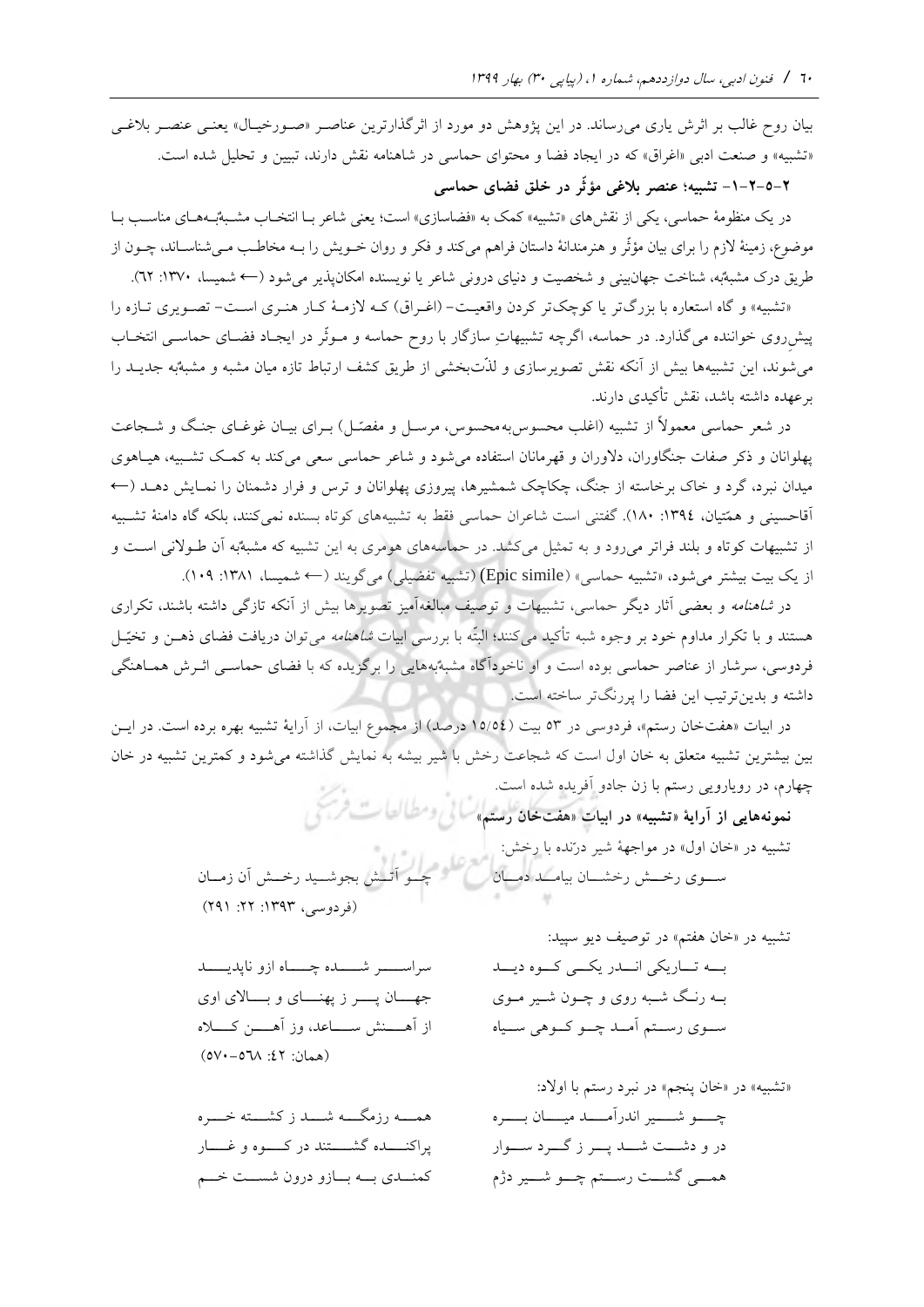بتته اورد چتتون رختت نزدیتتک شتتد بکتتتتردار شتتتتب روز تاریتتتتک شتتتتد )همان: :34 -457 460(

در جدول زیر، تعداد ابیات هر خان و میزان درصد كاربرد « تشبیه» براي ایجاد روح حماسی گزارش شده است. ذكتر ایتن نکته ضروری است که در این پژوهش بهمنظور رعایت اختصار، انواع تشبیه (و استعاره و تمثیل در جایگـاه زیرمجموعــههـای تشبیه) جداگانه بررسی نشده است.

| درصد تشبيه                      | تعداد ابيات | تعداد ابيات  | تشبيه             |
|---------------------------------|-------------|--------------|-------------------|
| $\left(\frac{7}{2}\right)$      | دارای تشبیه | هر خان       | مجموع ابيات: ٣٤١  |
| 10/T <sub>A</sub>               |             | ۱۳           | گفتار اندر هفتخان |
| YV/Y                            | ٣           | ۱۱           | خان اول           |
| 10/T <sub>A</sub>               | ٦           | ۳۹           | خان دوم           |
| 11/Y                            | ٦           | $\circ$      | خان سوم           |
| $\mathcal{N} \cdot \mathcal{N}$ | ۳           | ۲٨           | خان چهارم         |
| $\lambda/\nu$                   | ۱٥          | ٨٠           | خان پنجم          |
| 11/T7                           | ٦           | $\circ \tau$ | خان ششم           |
| $\lambda/\lambda$               | ۱۲          | ٦٦           | خان هفتم          |

**جدول شمارۀ یک: تشبیه**

**-2-2-5-2 اغراق؛ صنعت ادبی معنوی در ایجاد فضای حماسی**

«اغراق» فی نفسه آرایهای خارقالعاده در فضاسازی حماسه و از نیرومندترین عناصر القای اسلوب بیان هنری و از مهم ترین صور خیال در *شاهنامه* است (← شفیعی كدكنی، ۱۳۹۳: ۱۳۷). به عبارت دیگر، اساس فكر حماسی بر مبالغــه و اغــراق نهــاده شده است، آنهم اغراقهایی كه معمولاً نتیجۀ تشبیهها، استعارات و كنایههاست (← فشاركی، ١٣٧٩: ٧٨).

اغراق را بهسبب آمیختهبودن حماسه با اعمال محیّرالعقول و بیان مبالغهآمیز اعمال و وقایع در حماسه، باید جــزو ذات ایــن نوع از شعر دانست نه یک صنعت بدیعی؛ زیرا آنجا كه شاعر حماسی در منظومتۀ قهرمتانی بتا امتوري ختارج از حتدّ عتادت روبهرو می شود، مبالغه در وصف پهلوانی ها و هنرنمایی های اشتخاص حماسـه و توصـیف وقـایع میـدان هـای جنـگ، امـری ضروري محسوب می شود و اگر این گونه افکار از حماسه حذف شوند، چیـزی جـز حقـایق عـادی بـاقی نمـیمانـد و دیگـر نمیتوان آن اثر را حماسی نامید )← صفا، :1333 270-267(.

از تعداد ابیات بررسی شدۀ مربوط به «هفتخان رستم»، در ١٤ بیت (٤/١٠ درصد ابیات) اغراق به كار رفته است. در ایــن بین بیشترین اغراق به خان پنجم، یعنی نبرد رستم با اولاد تعلق دارد؛ اما در خانهـاي اول، دوم و چهـارم اغـراق چشــمگیري ساخته نشده است.

#### **اغراق»هایی از نمونه « «خان رستم هفت»در ابیات**

« خان پنجم»اغراق در در توصید رستم از زبان خودش: چنتتین گفتتت رستتتم كتته نتتام متتن ابتتر همتتتتته نیتتتتتزه و تیتتتتت بتتتتتار آورد بتته گتتوش تتتو گتتر نتتام متتن بگتت رد نیامتتد بتته گوشتتت بتته هتتیچ انجمتتن هتتر آن متتام كتتو چتتون تتتو زایتتد پستتر اگتتتر ابتتتر كوشتتتد بتتته جنتتتگ هزبتتتر ستتتتران را ستتتتر انتتتتدر كنتتتتار آورد دم جتتتتان و ختتتتون دلتتتتت بفستتتترد كمنتتتتتد و كمتتتتتان گتتتتتو پیلتتتتتتن كفتتتندوز ختتتوانم اگتتتر مویتتته گتتتر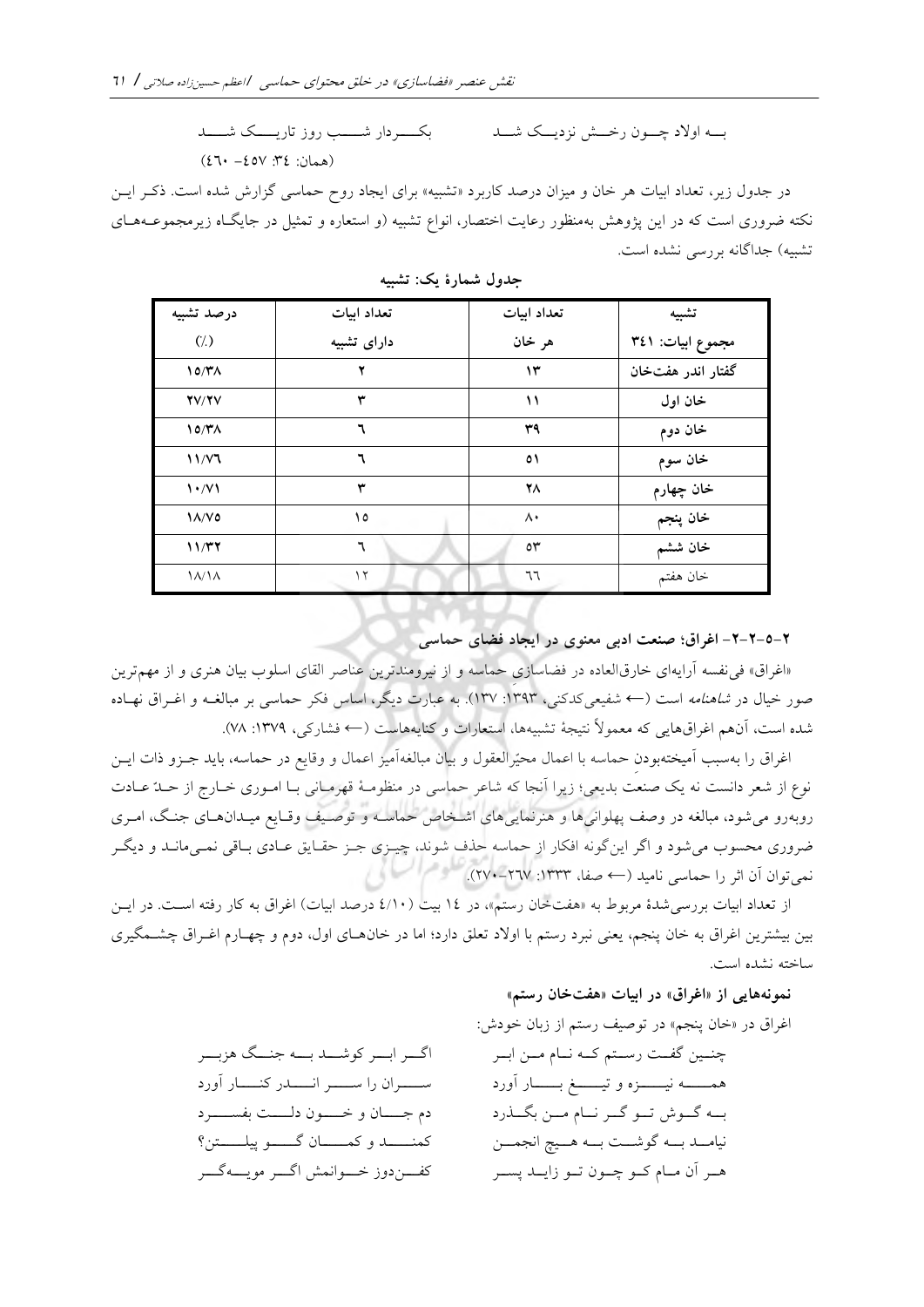تتتو بتتا ایتتن ستتپه پتتی متتن رانتتده یتتی همتتی گتتوز بتتر گنبتتد افشتتانده یتتی )فردوسی، :1393 :34 454-449( اغراق در توصید رستم در خان ششم» «: یکتتتتی نعتتتتره زد در میتتتتان گتتتتروه تتتتو گفتتتتی بدرّیتتتد دریتتتا و كتتتوه )همان: :38 511(

| - -                |             |               |                   |  |  |
|--------------------|-------------|---------------|-------------------|--|--|
| درصد اغراق         | تعداد ابيات | تعداد ابيات   | اغراق             |  |  |
| $(\frac{1}{2})$    | دارای اغراق | هر خان        | مجموع ابيات: ٣٤١  |  |  |
|                    |             |               | بيت               |  |  |
| $V/\mathbb{I}$     |             | ۱۳            | گفتار اندر هفتخان |  |  |
|                    |             |               |                   |  |  |
|                    |             | $\mathcal{N}$ | خان اول           |  |  |
|                    |             | ٣٩            | خان دوم           |  |  |
| $0/\Lambda\Lambda$ | ٣           | $\circ$       | خان سوم           |  |  |
|                    |             | ۲٨            | خان چهارم         |  |  |
| $V/\Omega$         | ٦           | ۸۰            | خان پنجم          |  |  |
| O/T                | ٣           | $\circ \tau$  | خان ششم           |  |  |
| $1/\circ$          |             | 77            | خان هفتم          |  |  |

**جدول شمارۀ دو: اغراق**

 **نتیجه**

تعیین نوع ادبی اثر، پیبردن به خصایص سبکی آن و آشنایی با طرز فکر شاعر یا نویسندۀ اثر، نیازمند شناخت ویژگی،ای هر اثر ادبی است. بنابراین بررسی یکی از عناصر سازندۀ داستان یعنی «فضاسازی» هدف این پژوهش قرار گرفت و تلاش شد كه تبیین شود بهرهگیری مناسب از این عناصر و عوامل تأثیرگذار بر فضاسازي و خلق محتواي حماســي اثــر و انتقــال فضــاي مدنظر نویسنده به خواننده، عامل موفقّیت یک اثر خواهد بود.

باتوجهبه این كه نبوغ فردوسی در حفـظ تـاریخ ایـران باسـتان در قالـب «داسـتان» انكارناپــذیر اسـت، بررســی نقــش عنصـر «فضاسازی» برمبنای داستان «هفتخان رستم» از *شاهنامه* انجام پذیرفت؛ زیرا در این داستان، یکی از بنمایههای تک رارشـونده در حماسهها و اساطیر، یعنی ماجرای رویاروشدن قهرمان با موانع دشوار و گذر از آن برای دست یافتن به هدف بیان شده است.

در این داستان، شاعر برای آمادهساختن ذهن مخاطب، آگاهكردن وي از محتواي اثر و تأكید بر حماسی بودن آن، از عنصـر «خرقءادت» و ایجاد زمینۀ شگفتانگیزي به خوبی بهره برده است. از عناصر خوارق عادات در فضاسازي داستان «هفتخـان» می توان به عناصر زمینی همچون حیوانات شامل شیر، اسب، میش و اژدها، عناصر طبیعت مثل بیابان بی آب و امور جـادویی و دیوان مانند زن جادو، ارژنگ دیو و دیو سپید اشاره كرد.

علاوه بر امور خارق عادت، در ۳٤۱ بیت بررسی شدۀ مربوط به داستان مذكور، عنصر بلاغی «تشبیه» نیز در فضاســازی اثــر حماسی و ایجاد محتوای حماسی نقش بسزایی دارد. در ابیات این داستان، تعداد ٥٣ بیت (١٥/٥٤درصـد) از مجمـوع ابیـات، تشبیه دارند كه بیشترین تشبیه به خان اول (نبرد رخش با شیر بیشه) با ۲۷/۲۷درصد تعلق دارد و كمترین تشبیه در خان چهارم )زن جادو( با 10/71درصد از ابیات دیده شده است.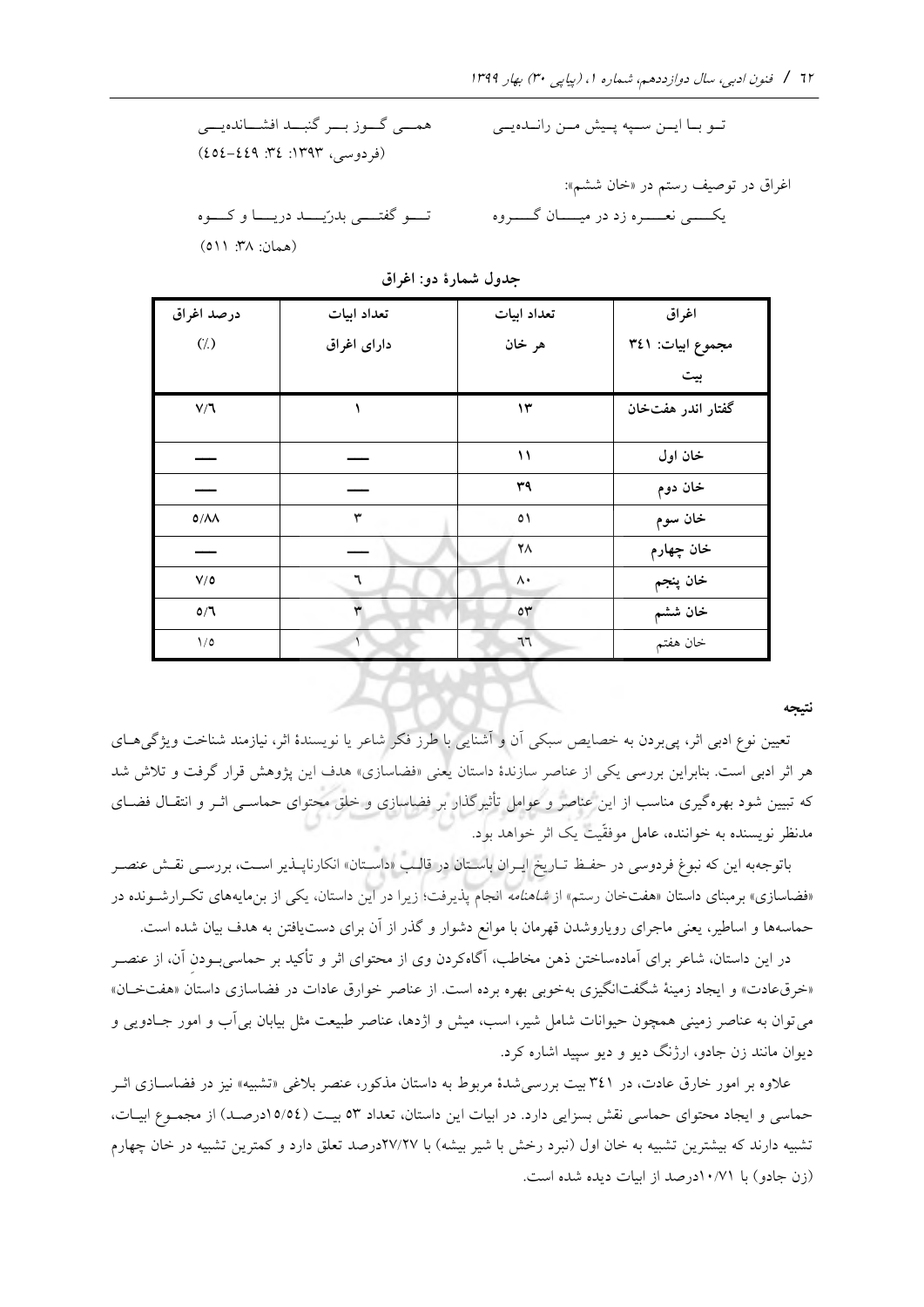عنصر بدیعی «اغراق» نیز كه جوهر شعر حماسی است، در ١٤ بیت (١٠/٤درصد) از ابیات به چشم میخورد. در ایــن بــین بیشترین اغراق در خان پنجم )نبرد با اورد مرزبان( با 7/5درصد به كار رفته است و كمترین اغراق در خان ششم، نبرد رستم و ارژنگ دیو، با 5**/**6درصد دیده میشود**.**

با استناد به «هفتخان رستم» كه یكی از جذّابترین داستانهای *شاهنامه* محسوب می شود، می توان قدرت داستانپـردازی حکیم طوس را یکی از علل جاودانگی این اثر دانست؛ زیرا فردوسی بـا تأکیــد بــر عناصــر خــرق،عــادت و بــا بــه کــار بــردن به هایی با مشبه تشبیه هاي حماسی و بهرهگیري از اغراق، توانسته در اثر خود فضایی را ترسیم سازد كه روح حماسیِ حتاكم بتر آن را به مخاطب القا كند و بنِمایۀ حماسیِ رویارویی قهرمان با منازل دشوار را به زیبایی به نمایش بگذارد.

**منابع**  .1 آقاحسینی، حسین و همّتیان، محبوبه )1394(. نگاهی تحلیلی به علم بیان، تهران: سمت، چاپ اول. .2 آیدنلو، سجاد )1388(. »هفتخانِ پهلوان«، نشریۀ دانشکدۀ ادبیات و علوم انسانی دانشگاه شهید بتاهنر كرمتان ، ش /26 ،23 صد .27-1 .3 ارسطو )1343(. بو یقا، مترجم عبدالحسین زرینكوب، تهران: بنگاه ترجمه و نشر كتاب. .4 اسماعیللو، صدیقه )1384(. چگونه داستان بنویسیم، تهران: نگاه، چاپ دوم. .5 بازرگان، محمّدنوید و فرجنژاد فرهنگ، زهرا )1393(. »بررسی خوارقعادات یا خالفآمد عادتها در حماسه«، پژوهشتگاه ادب حماسی، ش 10 / ،18 صد .76-43 .6 بیدمشکی، مریم )1383(. »مُهر مِهر بر هفت خان رستم«، كتاب ماه هنر، آذر و دي، صد .124-114 .7 پارساپور، زهرا )1383(. مقایسۀ زبان حماسی و غنایی )با تکیهبر خسرو و شیرین و اسکندرنامه نظتامی(، تهترا ن: انتشتارات دانشگاه تهران. .8 جعفري، اسداهلل )1389(. نامۀ باستان در بوتۀ داستان، تهران: علمی و فرهنگی. .9 »حماسه« )1376(. فرهنگنامه ادبی فارسی )ج اول( به سرپرستی حسن انوشته ، تهتران: ستازمان چتاپ و انتشتارات وزارت فرهنگ و ارشاد اسالمی، صد .537-533 .10 خالقیمطلق، جالل )1386(. حماسه؛ پدیدهشناسی تطبیقی شعر پهلوانی، تهران: دائرهالمعارف بزرگ اسالمی. .11 رستگار فسایی، منصور )1369(. تصویرآفرینی در شاهنامۀ فردوسی، شیراز: مركز نشر دانشگاه شیراز. .12 سرّامی، قدمعلی )1388(. از رنگ گل تا رنج خار، تهران: علمی و فرهنگی. .13 سركاراتی، بهمن )1378(. سایههاي شکارشده، تهران: قطره، چاپ دوم. .14 شفیعیكدكنی، محمدرضا )1352(. »انواع ادبی و شعر فارسی«، خرد و كوش ، ش 11و،12 صد .119-96 .15 تتتتتتتتتتتتتتتتتتتتتتتت )1393(. صور خیال در شعر فارسی، تهران: آگه. .16 شمیسا، سیروس )1381(. انواع ادبی، تهران: فردوس. .17 تتتتتتتتتتتتتتتت )1370(. بیان**،** تهران: فردوس. .18 صفا، ذبیحاهلل )1333(. حماسهسرایی در ایران، تهران: امیركبیر. .19 فردوسی، ابوالقاسم )1393(. شاهنامه )دفتر دوم(، تصحیح جالل خالقیمطلق، تهران: مركز دائرهالمعارف بزرگ اسالمی. .20 فروزانفر، بدیعالزمان )1369(. سطن و سطنوران، تهران: خوارزمی، چاپ چهارم. .21 فشاركی، محمّد )1379(. نقد بدیع، تهران: سمت، چاپ اول.